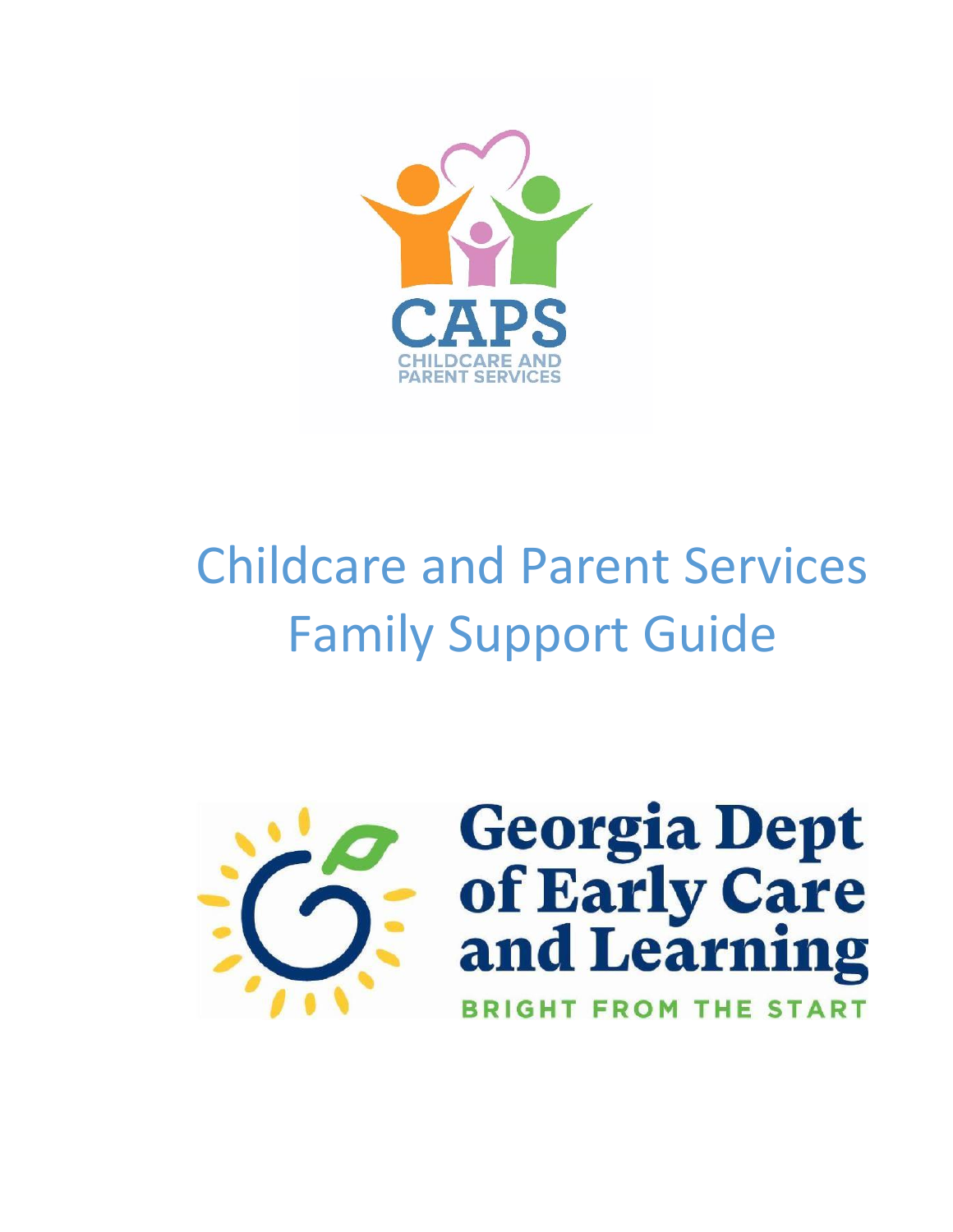## Table of Contents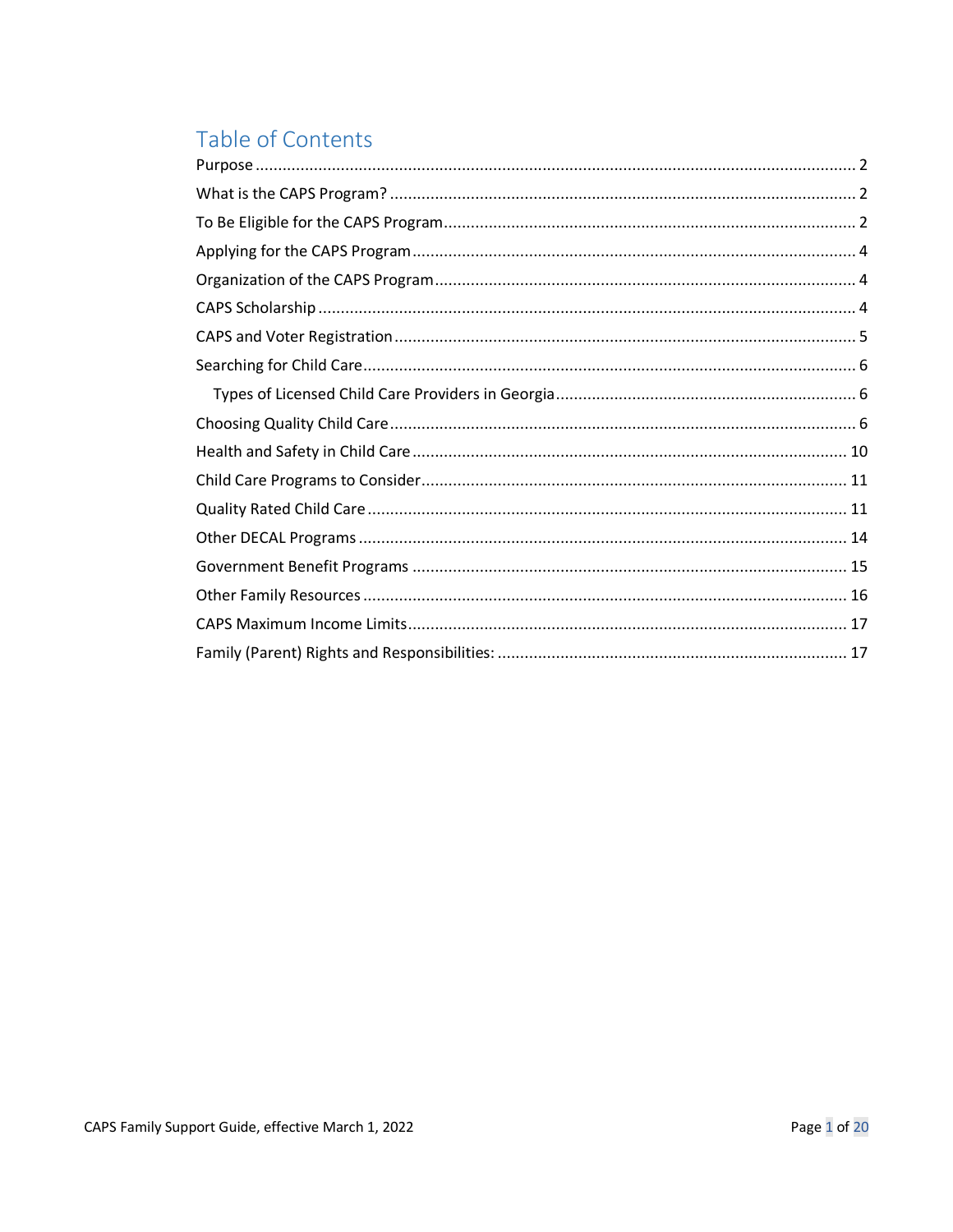## <span id="page-2-0"></span>Purpose

This *Childcare and Parent Services (CAPS) Family Support Guide* provides families and other interested parties information about:

- The CAPS program
- Ways to find high quality child care
- Other resources to benefit children and families

## <span id="page-2-1"></span>What is the CAPS Program?

Every state receives funding from the federal government to help offset child care costs for low income families and to help raise the quality of out-of-home child care. In Georgia the program for subsidized child care is called the Childcare and Parent Services (CAPS) Program and is administered by the Georgia Department of Early Care and Learning (DECAL). CAPS works with other programs administered by DECAL to:

• Increase the opportunities for at risk children to participate in high quality education programs

• Help families become more self-sufficient by obtaining and maintaining employment In Georgia, DECAL administers the CAPS program as an important part of the early education system. CAPS provides scholarships to families who need financial assistance with paying for the cost of child care. The program also offers financial incentives to early care and education programs that provide high quality care to CAPS children.

Because DECAL administers other early childhood care and education programs, such as Georgia's Pre-K Program, child nutrition, Quality Rated (Georgia's tiered quality rating and improvement system), child care licensing, the Head Start State Collaboration, AND CAPS, the state is able to provide a more comprehensive approach to early child care and education.

## <span id="page-2-2"></span>To Be Eligible for the CAPS Program

To be eligible to benefit from the CAPS Program, a family must meet the following criteria and provide verifying documentation:

- Be a resident of Georgia
- Be able to verify its identity
- Meet income requirements
- Be involved in a CAPS-approved activity

A child for whom CAPS funding is requested must meet the following requirements:

- Age
- U.S. Citizenship or established status as a qualified alien

Immunizations The following documents are acceptable to verify a child's proof of age:

- Birth certificate
- U.S. passport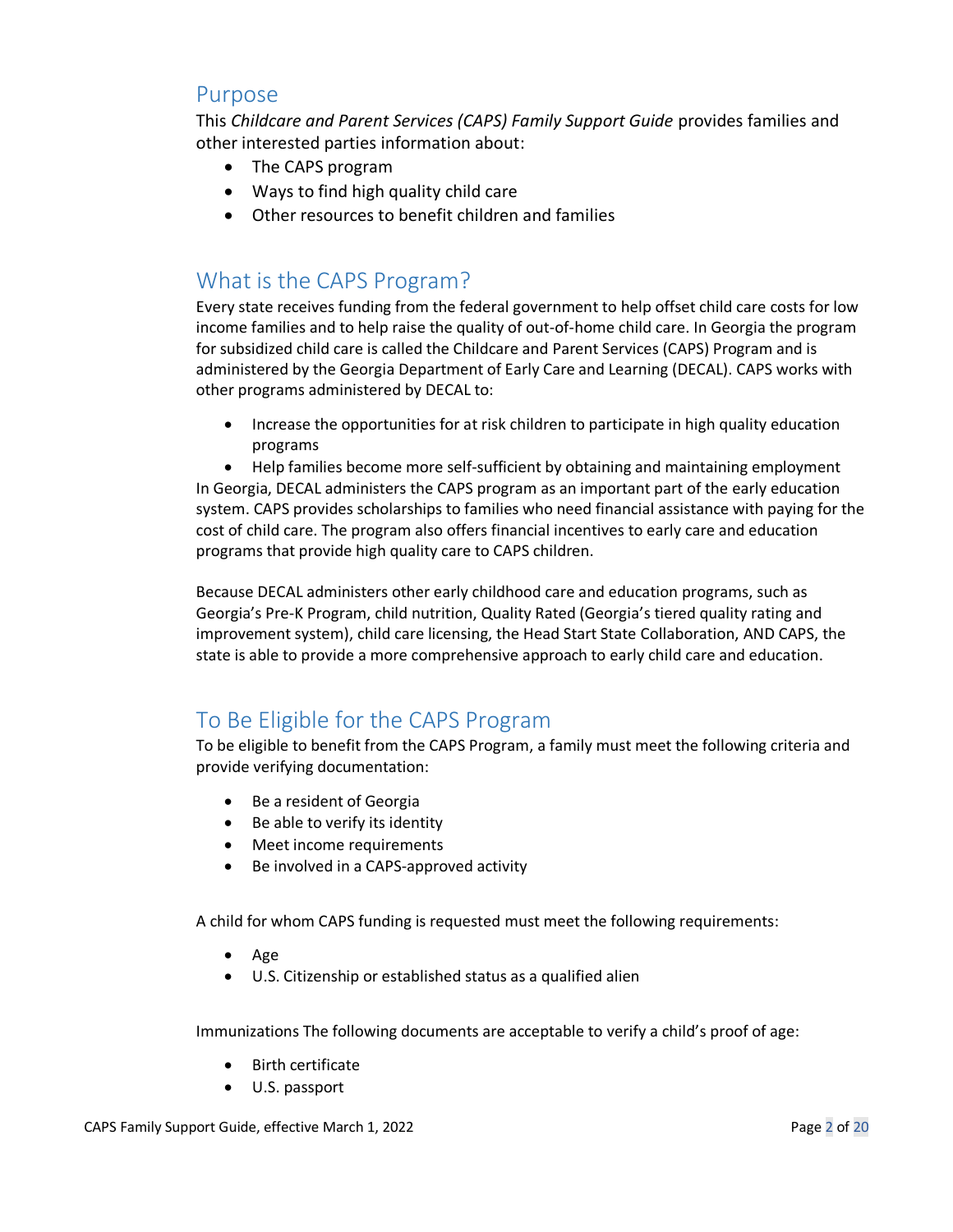- Hospital certificate
- Immigration card
- Homeland security documents, etc.

A child's citizenship may be verified by:

- Copy of the birth certificate
- Vital records
- U.S. passport
- Consoler's report of birth
- Religious record of birth recorded in the United States or its territories within three months of birth, etc.

The child must need child care for a portion of the day and reside with the applicant/family applying for services. Children may receive CAPS assistance if they are under 13 years of age; or up to age 18 if the child has medically documented special needs or is under court-ordered supervision.

Families (parents) must be residents of Georgia. Proof of identity and residency are required. Identity may be verified by one of the following documents:

- U.S. passport
- Voter registration card
- Military issued identification card
- Federal or state issued identification card
- Current school identification card
- Declaration of citizenship
- Naturalization Certificate
- Work or school Visa

Residency may be verified by two of the following documents:

- Current Georgia driver's license/I.D. card
- Current lease or mortgage statement
- Utility bills
- Voter registration card
- Wage stubs with residence address, etc.

Families can access the complete CAPS policy manual by going t[o www.CAPS.DECAL.ga.gov.](http://www.caps.decal.ga.gov/)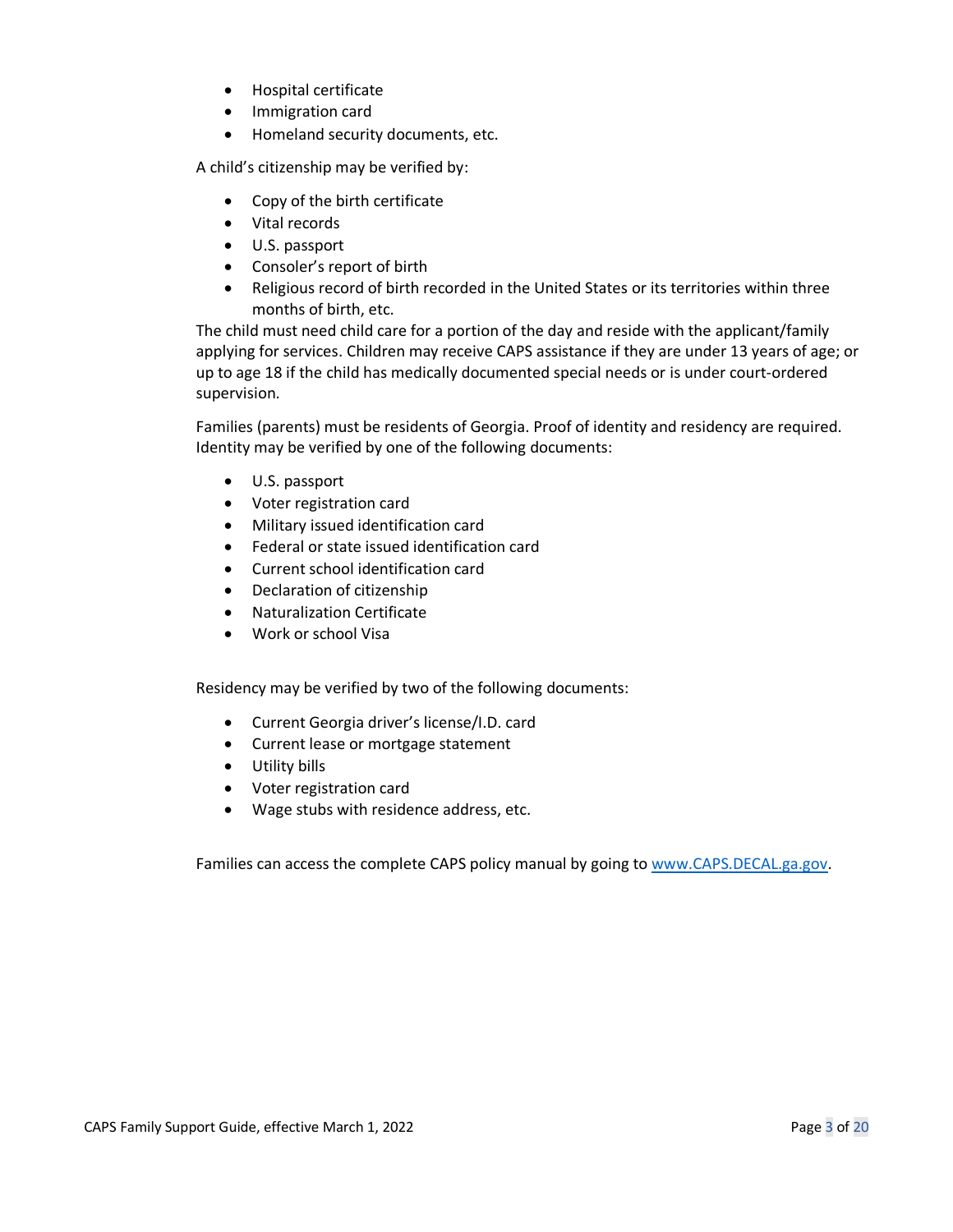## <span id="page-4-0"></span>Applying for the CAPS Program

Families can apply for CAPS:

- Online
- By mail
- In person

Families requesting assistance with child care costs may apply online through Georgia Gateway at [www.Gateway.ga.gov.](http://www.gateway.ga.gov/) After creating an account in Georgia Gateway, families can also check the status of their application, report changes, and renew their benefits online.

To apply for CAPS by mail, families can request an application or go online to [www.caps.decal.ga.gov](http://www.caps.decal.ga.gov/) to download a paper application. The paper application can be mailed or emailed.

## <span id="page-4-1"></span>Organization of the CAPS Program

- *Scholarship Administration*: This unit is composed of DECAL personnel who determine eligibility for CAPS funding. CAPS funds for eligible families are referred to as *scholarships* communicated to families through certificates.
- *Program Administration*: This unit ensures that the CAPS program operates according to policy and maintains fiscal integrity.
- *Family Support*: This unit helps families participating in CAPS navigate their children's early years. Family support field staff with specialized training provides information, resources, guidance, and support to CAPS families.

## <span id="page-4-2"></span>CAPS Scholarship

Once a family (parent) has been approved for CAPS, DECAL will issue a scholarship to the eligible family.

The scholarship will include the following information:

- Date scholarship is printed
- **Box I** Name of child receiving care, type of care provided, start date of care and end date of care
- **Box II** Family information and recertification date
- **Box III** Selected provider information and the amount CAPS will pay towards the registration cost
- **Box IV** The maximum amount CAPS will pay per week, family fee (family's shared assessed child care cost using the family's annual gross income) and the weekly responsibility fee (the difference from what the provider is charging and the maximum amount CAPS will pay).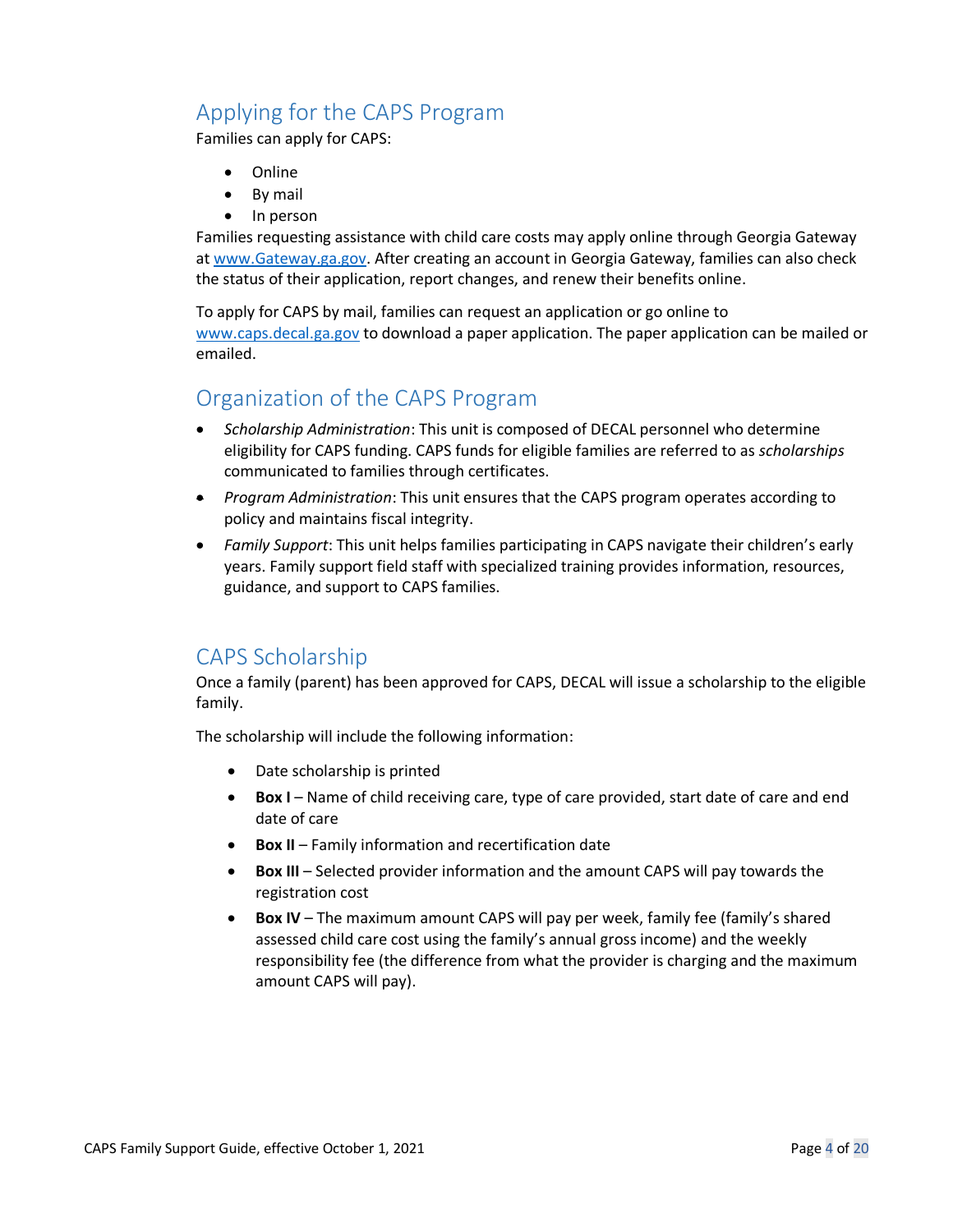

## <span id="page-5-0"></span>CAPS and Voter Registration

When applying for, or receiving CAPS assistance, families (parents) will be given the option to register to vote. This option is available whenever all applicants and recipients apply for services, renew services, or submit a change of address, whether in person, electronically, or by telephone, fax, or mail.

To register to vote, the applicant can register online or complete a paper *[State of Georgia](http://sos.ga.gov/admin/files/Voter_Registration_Application_8-10.pdf)  [Application for Voter Registration.](http://sos.ga.gov/admin/files/Voter_Registration_Application_8-10.pdf)* Online registration and forms can be found at [http://sos.ga.gov/index.php/Elections/register\\_to\\_vote.](http://sos.ga.gov/index.php/Elections/register_to_vote)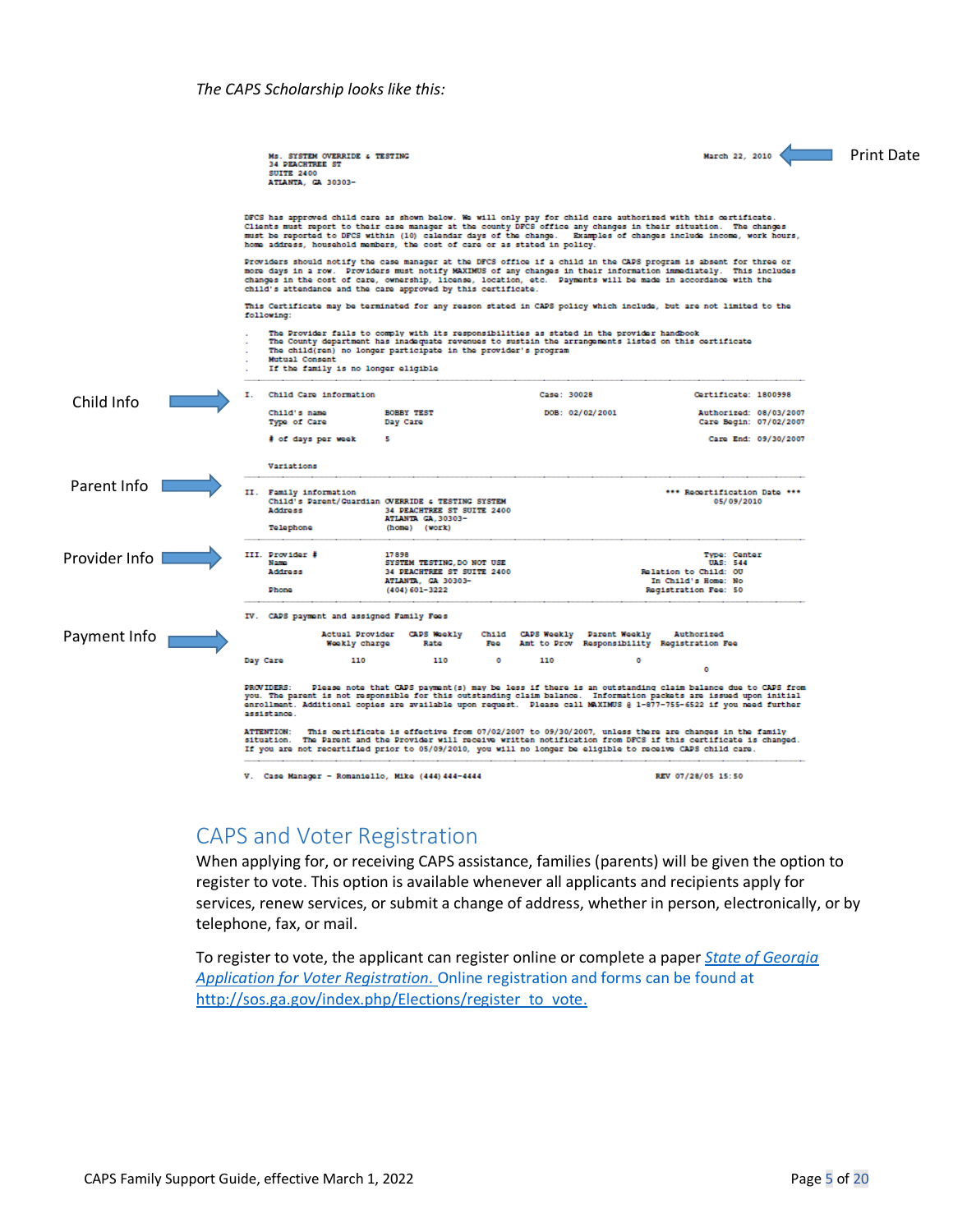## <span id="page-6-0"></span>Searching for Child Care



## <span id="page-6-1"></span>Types of Licensed Child Care Providers in Georgia

Georgia recognizes two types of licensed child care settings, and CAPS offers scholarships to both types.

- Child Care Learning Centers
- Family Child Care Learning Homes

Families are free to select the type of child care setting that is best for their children; the type that will keep children safe, healthy, and learning; the type that best fits the children's and the family's needs.



## <span id="page-6-2"></span>Choosing Quality Child Care

DECAL understands that finding a child care provider that is convenient, open when needed, and within budget is important to families. Most importantly, however, is finding a program that ensures children are safe, healthy, and learning.

Below are steps to help a family choose a quality child care program (from Child Care Aware<sup>1</sup>, a national hub of child care information for families and child care providers).

- 1. Start Early: Start looking as far in advance as you can. No matter what type of care you are considering – a child care center or care in someone else's home – finding the right child care option can take some time.
- 2. Make a Call: Begin your search by contacting your local experts your Child Care Resource and Referral (CCR&R) agency. CCR&Rs can give you the facts about child care and a list of child care options in your area that meets your needs. In Georgia, you can contact Quality Care for Children at 1-877-ALL-GA-KIDS or www.ALLGAKIDS.org. Ask the CCR&R:
	- What are the [licensing requirements](http://www.decal.ga.gov/CCS/RulesAndRegulations.aspx) in my area?
	- How can I get information abou[t complaints and licensing violations](http://www.decal.ga.gov/ProviderSearch/ChildCare)<sup>2</sup>?
- 3. Visit and Ask Questions: Visit the child care options you are considering. Find out about these key indicators of quality:
	- **Adult to Child Ratio:** Ask how many children there are for each adult. The fewer the children for each adult, the better for your child. You want your child to get plenty of attention. The younger your child, the more important this is. Ideally, babies need

<sup>&</sup>lt;sup>1</sup> For more information on Child Care Aware, please visit childcareaware.org.

<sup>&</sup>lt;sup>2</sup> A visit to <u>www.DECAL.ga.gov</u> can also provide current information on a specific child care provider's compliance with health and safety regulations, including monitoring visits and substantiated complaints.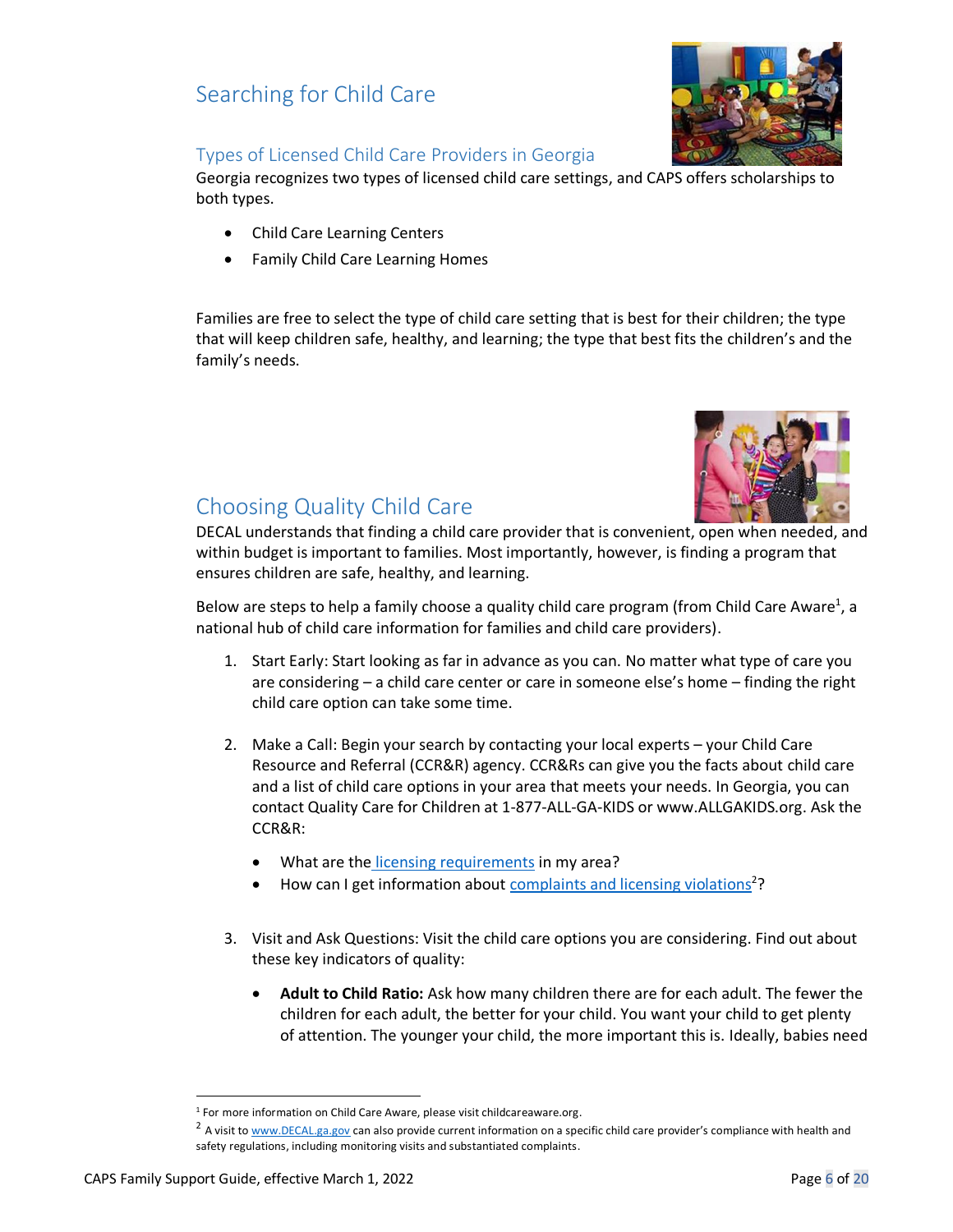an adult to child ratio of no more than 1:4 (one adult for four infants), while fouryear olds can do well with a ratio of 1:10 (one adult for 10 children).

- **Group Size:** Find out how many children are in the group. The smaller the group, the better. Imagine a group of 25 two-year olds with five adults, compared to a group of 10 with two adults. Both groups have the same adult to child ratio. Which would be calmer and safer? Which would be more like a family?
- **Caregiver Qualifications:** Ask about the caregivers' training and education. Caregivers with degrees and/or special training in working with children will be better able to help your child learn. Are the caregivers involved in activities to improve their skills? Do they attend classes and workshops?
- **Turnover:** Check how long caregivers have been at the center or providing care in their homes. It's best if children stay with the same caregiver at least one year. Caregivers who come and go make it hard on your child. Getting used to new caregivers takes time and energy that could be spent learning new things.
- **Accreditation:** Find out if the child care provider has been accredited by a national organization. Providers that are accredited have met voluntary standards for child care that are higher than most state licensing requirements. The National Association for the Education of Young Children (NAEYC) and the National Association for Family Child Care (NAFCC) are the two largest organizations that accredit child care programs.<sup>3</sup>
- 4. Make a Choice: Think about what you saw at each visit, and make the best choice for your child and family.
- 5. Stay Involved: The work isn't over when you find good care for your child. You and your child's caregiver are partners now. Here are some ways to be involved:
	- Have parent-caregiver meetings regularly, and ask questions.
	- Offer to volunteer time when needed, like participating in clean-up days or fixing broken toys.
	- Be there for your child's birthday party.
	- Visit your child at child care and read a book aloud.
	- Join in special events, like field trips, Career Day, Black History Month, or other holidays.

Even if you can't get time off from work during the day, you can still check in at drop-off and pick-up times. Ask the caregiver how things are going and how your child is doing.

Visiting and participating in events at your child's program sends a strong message. It tells your child and your child's caregiver that you think what your child is doing and learning is important.

- 6. Supervision
	- Are children supervised at all times, even when they are sleeping?
	- How do the caregivers discipline children? (Hint: Discipline should be positive, clear, consistent, and fair.)

<sup>&</sup>lt;sup>3</sup> In Georgia, there is a quality rating and improvement system for child care programs called Quality Rated. Please see additional information about Quality Rated and finding a Quality Rated child care provider beginning on page 13 of this guide.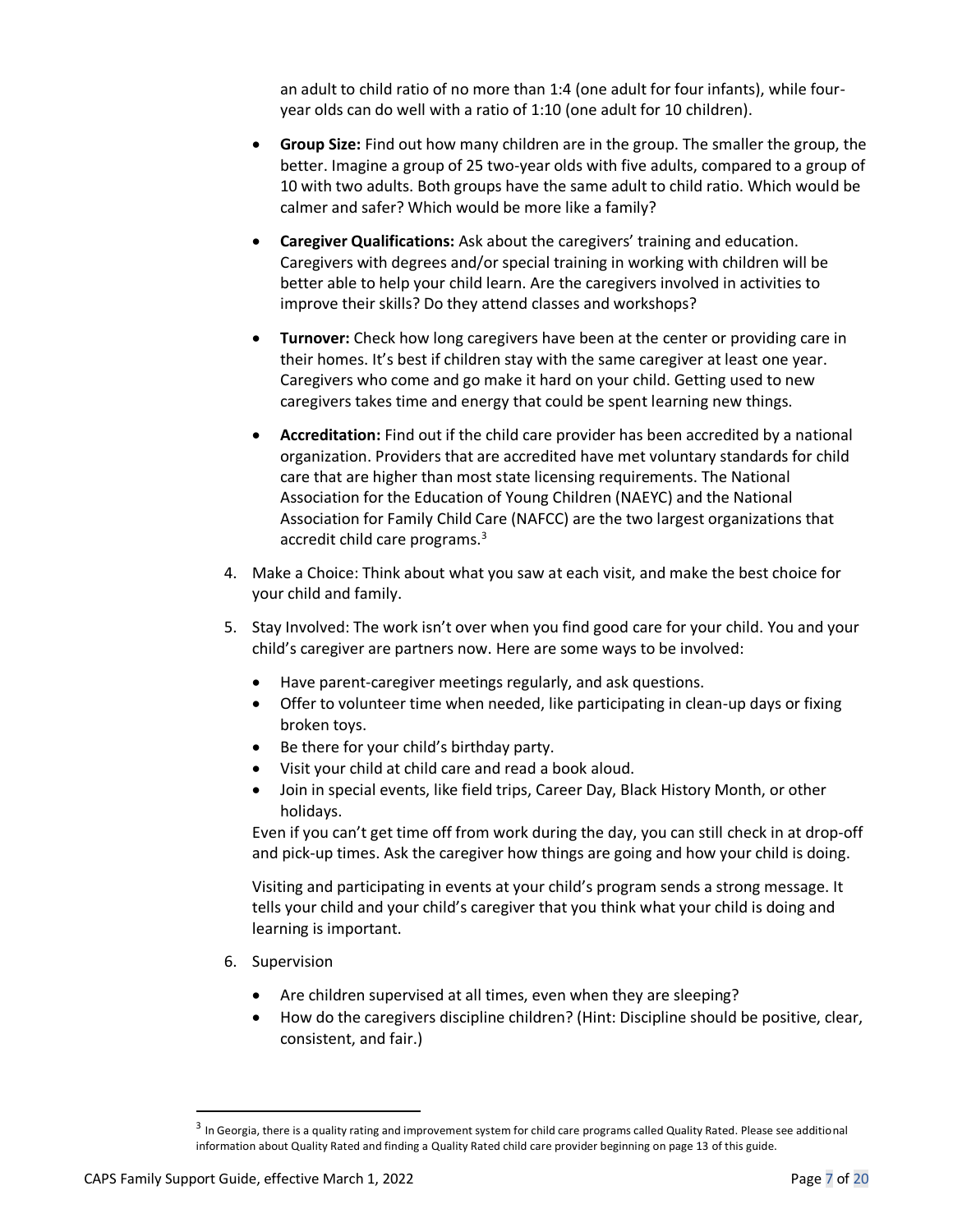- 7. Hand Washing and Diapering
	- Do all caregivers and children wash their hands often, especially before eating and after using the bathroom or changing diapers?
	- Is the place where diapers are changed clean?
	- Do caregivers always keep a hand on the child while diapering?
	- Do caregivers remove the soiled diaper without dirtying any surface not already in contact with stool or urine?
	- Do caregivers clean and sanitize the surface after finishing the changing process? (Hands should be scrubbed with soap and warm running water for at least 20 seconds and then rinsed and dried. The water faucet should be turned off with a paper towel.)
- 8. Director Qualifications
	- Does the director of a child care center have a bachelor's degree in a child-related field?
	- Has the director worked in child care for at least two years?
	- Does the director understand what children need to grow and learn?
- 9. Lead Teacher Qualifications
	- Does the lead teacher in a child care center have a bachelor's degree in a childrelated field?
	- Has the teacher worked in child care for at least one year?
	- Does the teacher give children lessons and toys that are right for their ages?

## 10. Immunizations

- Is your child up-to-date on all of the required immunizations?
- Does the child care program have records proving that the other children in care are up-to-date on all their required immunizations?
- 11. Toxic Substances
	- Are toxic substances like cleaning supplies and pest killers kept away from children?
	- Has the building been checked for dangerous substances like radon, lead, and asbestos?
	- Is poison control information posted?

## 12. Emergency Plan

- Does the child care program have an emergency plan if a child is injured, sick, or lost?
- Does the child care program have first-aid kits?
- Does the child care program have information about who to contact in an emergency?

13. Fire/Emergency Drills

- Does the child care program have a plan in case of a disaster like a fire, tornado, flood, blizzard, or earthquake?
- Does the child care program do practice drills once every month?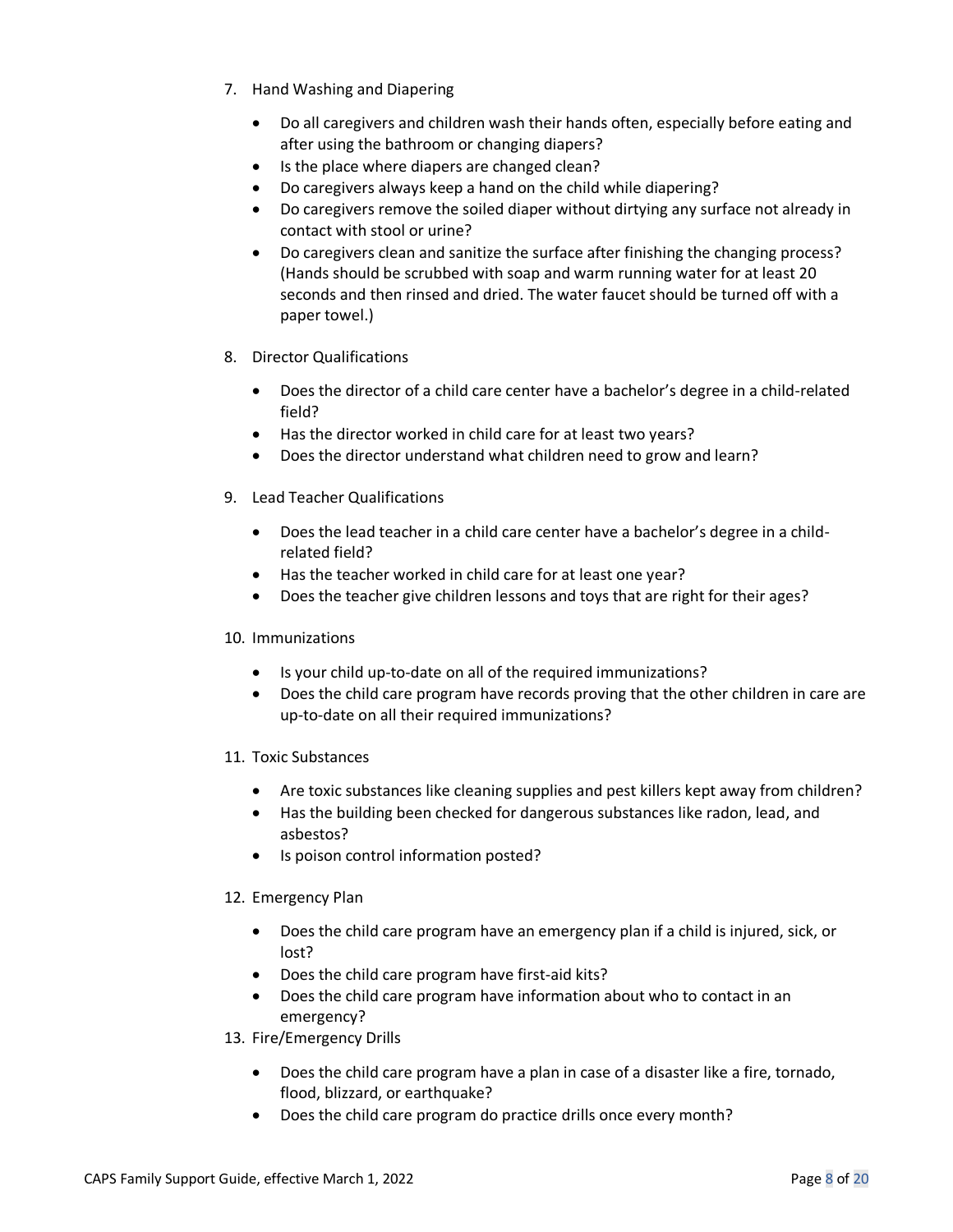## 14. Child Abuse

- Can caregivers be seen by others at all times so a child is never alone with one caregiver?
- Have all caregivers undergone comprehensive background checks?
- Have the caregivers been trained on how to prevent child abuse, how to recognize signs of child abuse, and how to report suspected child abuse?

## 15. Medications

- Does the child care program keep medication out of the reach of children?
- Are the caregivers trained and the medications labeled to make sure the right child gets the right amount of the right medication at the right time?

## 16. Staff Training/First Aid

- Have caregivers been trained on how to keep children healthy and safe from injury and illness?
- Do they know how to do first aid and rescue breathing?
- Have they been trained to understand and meet the needs of children of different ages?
- Are all child care staff, volunteers, and substitutes trained on and implementing infant back sleeping and safe sleep policies to reduce the risk of SIDS (Sudden Infant Death Syndrome, crib death)? (When infants are sleeping, are they on their backs with no pillows, quilts, stuffed toys, or other soft bedding in the crib with them?)

## 17. Playgrounds

- Is the playground regularly inspected for safety?
- Is the playground surrounded by a fence?
- If there is a sandbox, is it clean?
- Are the soil and playground surfaces checked often for dangerous substances and hazards?
- Is equipment the right size and type for the age of children who use it?

## 18. Caregivers/Teachers

- Do the caregivers/teachers seem to really like children?
- Do the caregivers/teachers get down on each child's level to speak with the child?
- Are children greeted when they arrive?
- Are children's needs quickly met even when things get busy?
- Are the caregivers/teachers involved in continuing education programs?
- Does the program keep up with children's changing interests?
- Will the caregivers/teachers always be ready to answer your questions?
- Will the caregivers/teachers tell you what your child is doing every day?
- Are parents' ideas welcomed? Are there ways for you to get involved?
- Do the caregivers/teachers and children enjoy being together?
- Have the caregivers participated in early childhood development classes?

## 19. Setting

• Is the atmosphere bright and pleasant?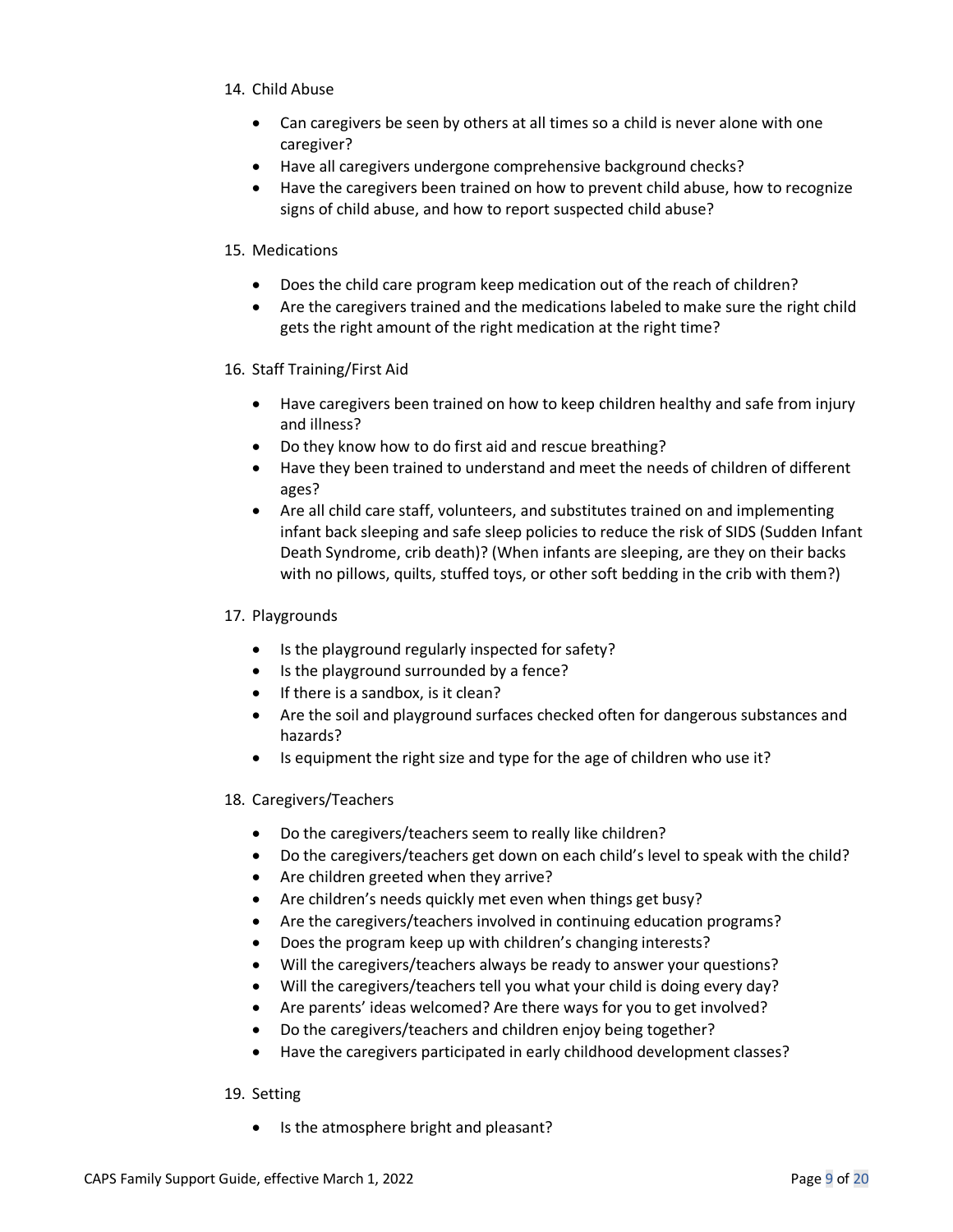- Is there a fenced-in outdoor play area with a variety of safe equipment? Can the caregivers/teachers see the entire playground at all times?
- Are there different areas for resting, quiet play, and active play? Is there enough space for the children in all of these areas?

## 20. Activities

- Is there a daily balance of play time, story time, activity time, and nap time?
- Are the activities right for each age group?
- Are there enough toys and learning materials for the number of children?
- Are toys clean, safe, and within reach of the children?

## 21. In General

- Do you agree with the discipline practices?
- Do you hear the sounds of happy children?
- Are children comforted when needed?
- Is the program licensed or regulated?
- Are surprise visits by parents encouraged?
- Will your child be happy there?



## <span id="page-10-0"></span>Health and Safety in Child Care

When you're choosing a child care provider, it is important to look for evidence that your child's health and safety will be a priority. While there is more to quality child care than having a state license, selecting a licensed program is one step that you can take towards choosing a safe place for your child.

## **Who should have a comprehensive background check?**

- All adults living in a Family Child Care home,
- Each child care center staff member, including directors, teachers, caregivers, bus drivers, janitors, kitchen staff and administrative employees, and
- Every adult volunteering in the program that will have access to your child

## **What does a comprehensive background check include?**

Background checks should be done using the following records for each state that the adult has lived in for the past five years:

- State and federal criminal history check using the individual's name
- State and federal criminal history check using the individual's fingerprints
- Child abuse registry check (this may also be known as the Child Protection Index)
- Sex offender registry check

## **How do I know if the adults in my child's child care program have had a comprehensive criminal history check?**

If your child's caregiver does not have a license, ask for proof of a completed criminal history check. If they do not have documentation, ask the caregiver to complete a check, or conduct a criminal history check yourself.

## **Ask your provider if they have completed training in the following key areas:**

1. Pediatric First Aid and CPR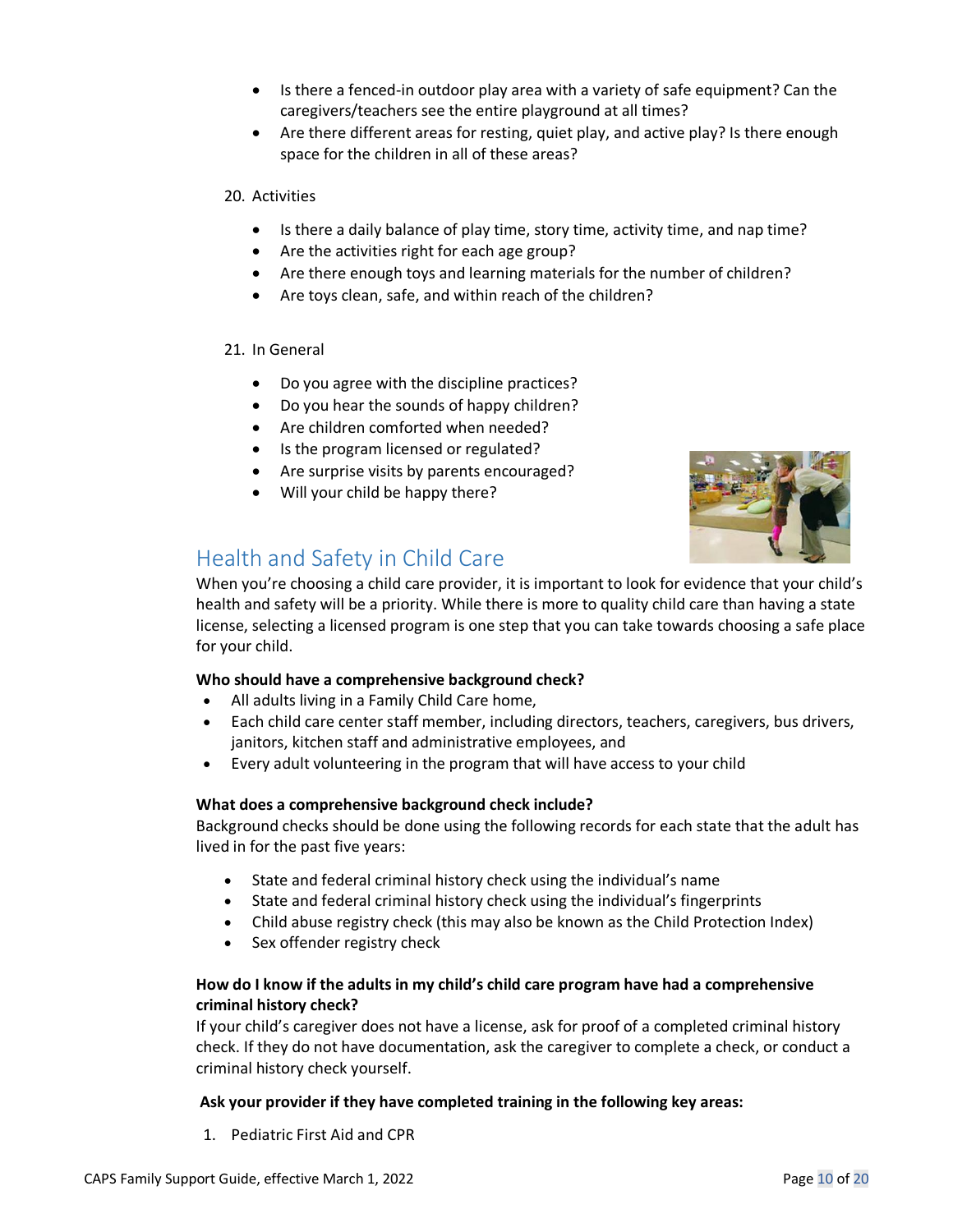- 2. Prevention and control of infectious diseases (including immunizations)
- 3. Safe sleep practices and Prevention of Sudden Infant Death Syndrome (SIDS)
- 4. Prevention of Shaken Baby Syndrome, abusive head trauma, and child maltreatment
- 5. Recognition and prevention of child abuse and neglect
- 6. Medication administration
- 7. Prevention and response to emergencies due to food allergic reactions
- 8. Emergency preparedness and response for natural disasters or man-caused events
- 9. Handling, storage, and disposal of hazardous materials
- 10. Indoor and outdoor safety (including identifying and protecting children from hazards, bodies of water, traffic, etc.)
- 11. Safety measures in transporting children (if applicable)

Providers should also receive training in child development, physical activity and nutrition. Additionally, if you are the family of a child with special needs, be sure that your provider is able to meet your child's needs. Ask about their training and experience caring for children with special needs.



## <span id="page-11-0"></span>Child Care Programs to Consider

## **Why choose a licensed child care program?**

Licensed child care facilities follow state licensing rules to ensure children are in a safe and healthy environment. Licensed child care programs in Georgia:

- Receive a minimum of two unannounced inspections per year to ensure the program is following health and safety guidelines.
- Are required to comply with state health and safety guidelines for child care.
- Have child care program staff who are trained in CPR and First Aid, and have someone on premises with this training whenever children are present.
- Have employees who have a satisfactory criminal background check.
- Have routine cleaning and sanitation of indoor and outdoor play areas and equipment.
- Prohibit smoking on premises during hours of operation.
- Have teachers and directors who have a minimum of 10 hours of professional child care and child development training a year.



## <span id="page-11-1"></span>Quality Rated Child Care

In 2015, based on recommendations from the Early Childhood Education Subcommittee (part of the Governors Education Reform Commission) now known as the DECAL Advisory Committee, DECAL identified the CAPS/Quality Rated goal that all providers who participate in the CAPS program be quality rated by December 31, 2020. The Advisory Committee is a stakeholder group of child care providers, advocates, and family representatives convened by DECAL to study ongoing policy issues. Due to the COVID-19 pandemic, this goal was extended to December 31, 2021.

## **Quality Rated is what parents and families want**

Finding the right child care, preschool, before and after school, or pre-K program is so important, and families want useful, reliable tools that help them make the best choices for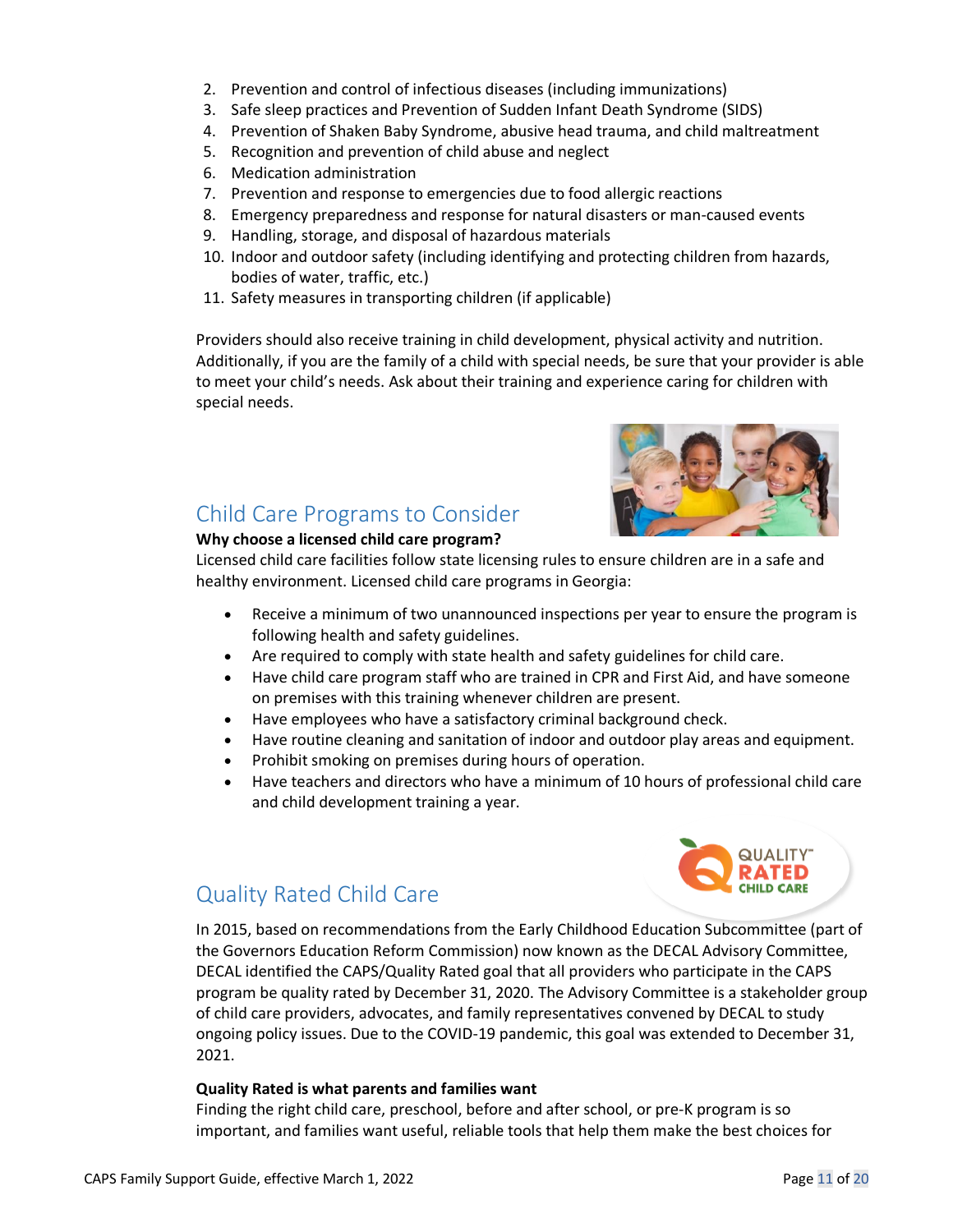their child. Parents and families need an independent, trustworthy resource to help them find high-quality child care, preschool and pre-K programs. That's where Georgia's Quality Rated comes in.

- $\circ$  Quality Rated is a tool that helps families find child care programs in their area that have been evaluated by credentialed early childhood experts and identified as high quality.
- $\circ$  A quality child care, preschool or pre-K program provides children with a nurturing and educational environment to help them learn and develop their social skills so they have a strong foundation as they grow.
- $\circ$  Families want to make the best choices for their child's growth and development so that they have a bright start in life.
- $\circ$  Parents and families who use Quality Rated can have peace of mind knowing they have a tool to identify high-quality programs, so that when they search for child care, they can focus on the details that matter most to their family.

#### **Quality Rated is user-friendly, helpful, and credible**

Quality Rated has an online database where Georgia parents and families can find information on quality early care programs in their area—regardless of what type of provider they prefer, whether at a home, a preschool at a center or a program at a school.

- $\circ$  All child care providers that participate in Quality Rated whether they have one, two or three stars – *have gone above and beyond state health and safety requirements* to provide a high-quality experience to the children in their programs.
- o Parents and families can use Quality Rated to cross-check child care referrals they receive from families and friends or through other research they've done. They can make sure that the program they are considering is evaluated by the State of Georgia and committed to providing children an environment and experience that is best for their development.
- $\circ$  Like rating systems for restaurants and hotels, Quality Rated is easy for parents and families to understand and use.
- $\circ$  Quality Rated gives families greater confidence in their child care choice because they know that independent early education experts assess whether programs apply research-based best practices such as:
	- Employing qualified and well-trained teachers
	- Providing a safe, healthy and caring environment
	- Implementing individualized instruction
	- Offering a curriculum that prepares kids for kindergarten
	- Including focuses on both active learning and social-emotional development
	- Engaging families
	- Providing a low teacher-student radio
- o Quality Rated helps parents and families make the most informed choice for their child and provide them a bright start to their future.
- $\circ$  To check out this great resource for you and your child, visi[t www.QualityRated.org.](http://www.qualityrated.org/)

#### **Have Questions About Quality Rated?**

Below are some of the most frequently asked questions about Quality Rated.

#### **What is Quality Rated?**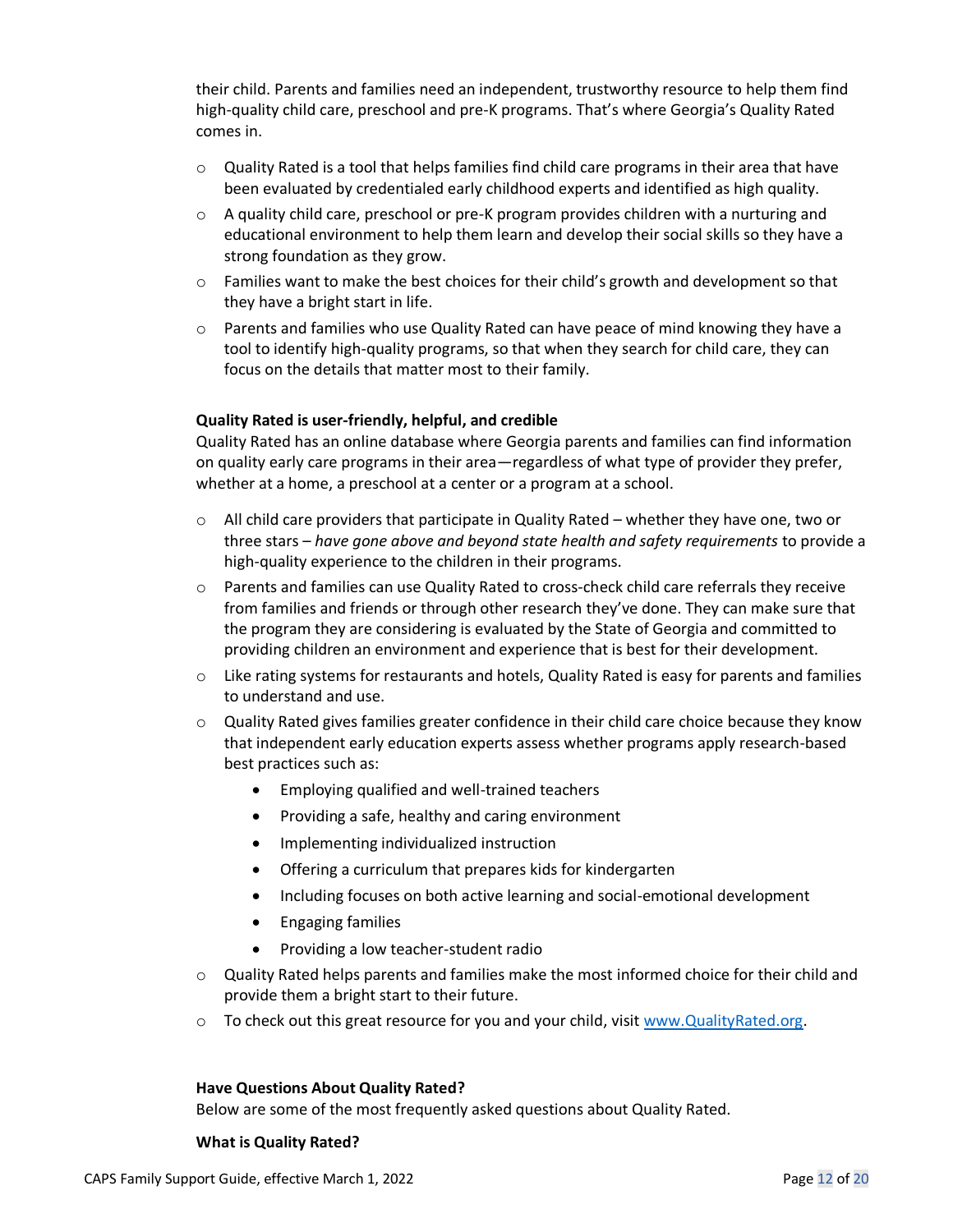Parents and families need an independent, trustworthy resource to help them find high-quality child care, preschool, and pre-K programs. Georgia's Quality Rated tool helps families find child care programs in their area that have been evaluated by credentialed early childhood experts and identified as high-quality.

#### **What is a "quality" program?**

A quality child care, preschool, or pre-K program provides children with a nurturing and educational environment to help them learn and develop their social skills, so they have a strong foundation as they grow.

#### **Why should I use the Quality Rated tool?**

Many parents and families don't know where to start in their search for a quality child care program. Quite often, their search is guided by referrals from friends or family. The Quality Rated tool helps parents and families compare child care referrals they receive or those they have gathered through their own research or visits. They can make sure that the program they are considering has been thoroughly reviewed by the State of Georgia and that their ultimate choice of provider is committed to providing their children an environment and experience that is best for their development.

#### **What type of information can be found through the Quality Rated tool?**

Quality Rated has a star rating system that evaluate the level of quality a child care program provides. Child care programs that participate in Quality Rated can be rated as 1, 2, or 3 stars. This rating system allow families to easily identify high-quality child care and early education programs that are using research-based best practices to prepare children for kindergarten.

When searching for a program for their child, parents and families can explore the different facilities located in their area. Through the Quality Rated tool's search function, they will have access to specific information on each program, such as:

- safety and inspection reports
- teacher-student ratio
- hours of operation and
- Transportation options, among many other details

Quality Rated gives families greater confidence in their child care choice because they know that independent early education experts assess whether programs apply research-based best practices.

#### **What do the different star ratings mean?**

All programs that participate in Quality Rated are committed to improving quality care and education by going above and beyond Georgia's licensing standards. In fact, regardless of their star rating, all Quality Rated programs are meeting or exceeding Georgia's child care licensing health and safety standards. Whether these programs receive a one, two, or three star rating, they have all demonstrated dedication to providing a high-quality experience to the children in their programs and the families they serve.

For a more in-depth overview on the specific actions that programs at the various star ratings have put in place to serve the children, parents and families they serve, visit [www.QualityRated.org.](http://www.qualityrated.org/)

## **If my child's program does not participate in Quality Rated, does that mean they are low quality?**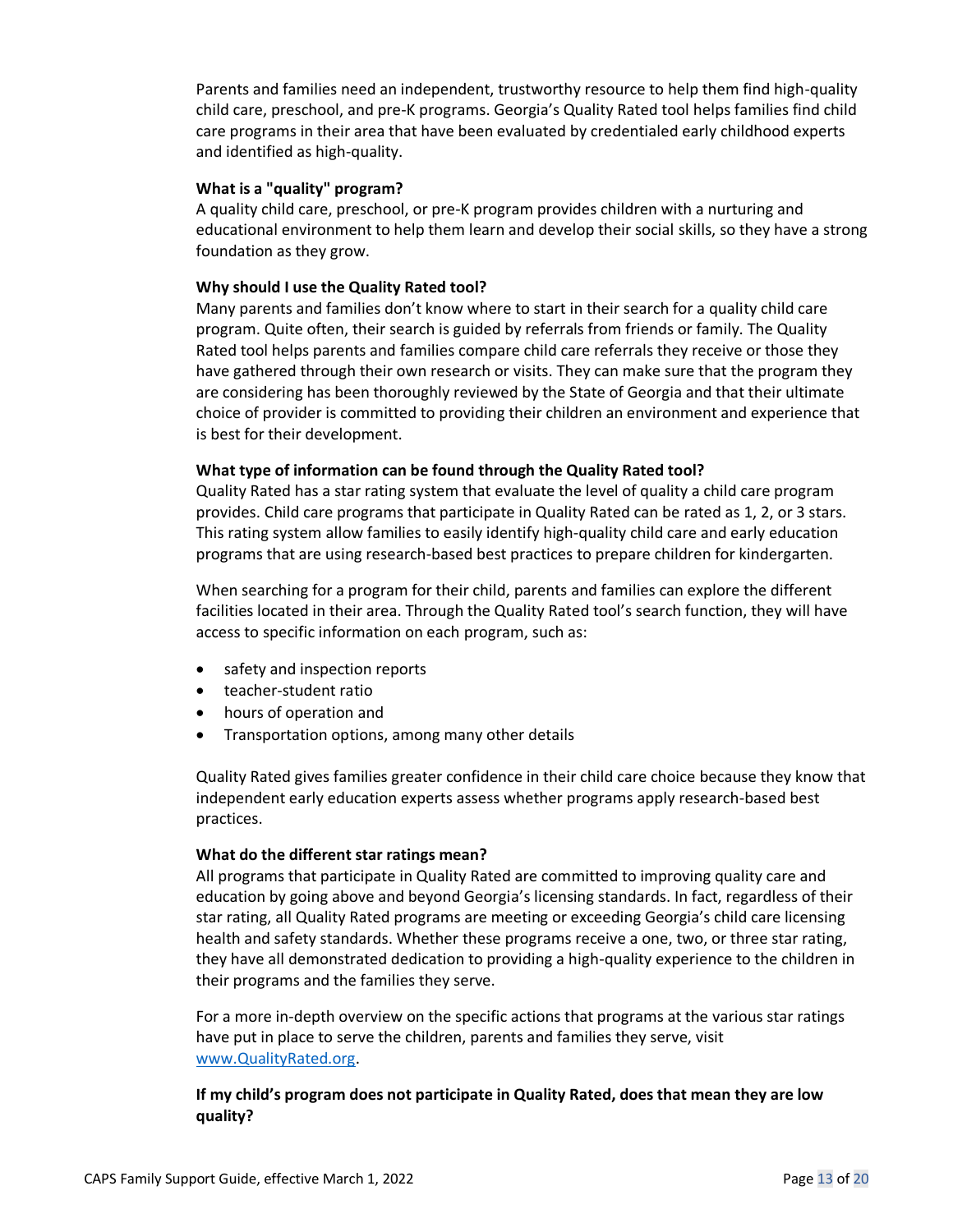Just because you child's program isn't participating in Quality rated, that does not mean their program is failing to meet or exceed high standards. It is up to a child care provider whether or not they choose to be rated under the Quality Rated tool.

We do, however, encourage parents to ask their child's program why they are not participating and to explore all of the financial incentives and other assistance Quality Rated programs receive. Given that all Quality Rated programs are meeting or exceeding high standards, or are on course to meet or exceed those standards, we believe that all child care programs can benefit from participation.

Effective December 31, 2021, licensed child care programs must participate in Quality Rated to receive CAPS funding. To ensure the CAPS/QR goal is achieved and maintained, two (2) new statuses were created: CAPS/QR Probationary Status and CAPS/QR Provisional Status for programs that are unrated. The creation of these statuses will help minimize disruptions to children and families with a CAPS scholarship. For additional information on the CAPS/QR goal guidelines and requirements, refer to the [CAPS Quality Rated Guidelines and Requirements](https://caps.decal.ga.gov/assets/downloads/CAPS/Appendix_II-CAPS%20Quality%20Rated%20Guidelines%20and%20Requirements.pdf)  [\(Appendix II\)](https://caps.decal.ga.gov/assets/downloads/CAPS/Appendix_II-CAPS%20Quality%20Rated%20Guidelines%20and%20Requirements.pdf) on the CAPS website a[t www.caps.decal.ga.gov.](http://www.caps.decal.ga.gov/)

#### **Can I use the tool to compare programs in my area to make the best decision?**

Yes. Through our online Quality Rated tool, parents and families can search for providers near them and see the ratings of the various providers.

#### **How can families find a Quality Rated program near them?**

Visit [www.QualityRated.org](file:///C:/Users/HLTA/Desktop/www.QualityRated.org) to find a Quality Rated program near you.

## <span id="page-14-0"></span>Other DECAL Programs

## • **Georgia's Pre-K Program**

Georgia's Pre-K Program is a lottery funded educational program for Georgia's four year olds to prepare children for Kindergarten. Children four years of age on September 1 of the current school year who are Georgia residents are eligible to attend Georgia's Pre-K Program. Georgia's Pre-K Program is free for families and is a voluntary program. Pre-K programs usually operate on the regular school system calendar for the length of a typical school day. Programs may be offered at local public schools or through private providers of preschool services.

Visit http://www.decal.ga.gov/BftS/EnrollingInPreK.aspx to find a Georgia Pre-K location near you, additional eligibility requirements and enrollment information.

## • **Pre-K Summer Transition Program (STP)**

DECAL administers the Summer Transition Program (STP) during June and July. This is a six-week intensive academic program for rising kindergarteners who meet the follow criteria:

❖ Did not attend a Georgia's Pre K or Head Start program or attended Georgia's Pre-K or Head Start but need additional academic support before entering kindergarten.

❖ Families meet income eligibility requirements for CAPS, i.e., income does not exceed 85% of the state median income.

The goal of the STP experience is to reduce the achievement gap by providing additional family support and resources to targeted high needs populations.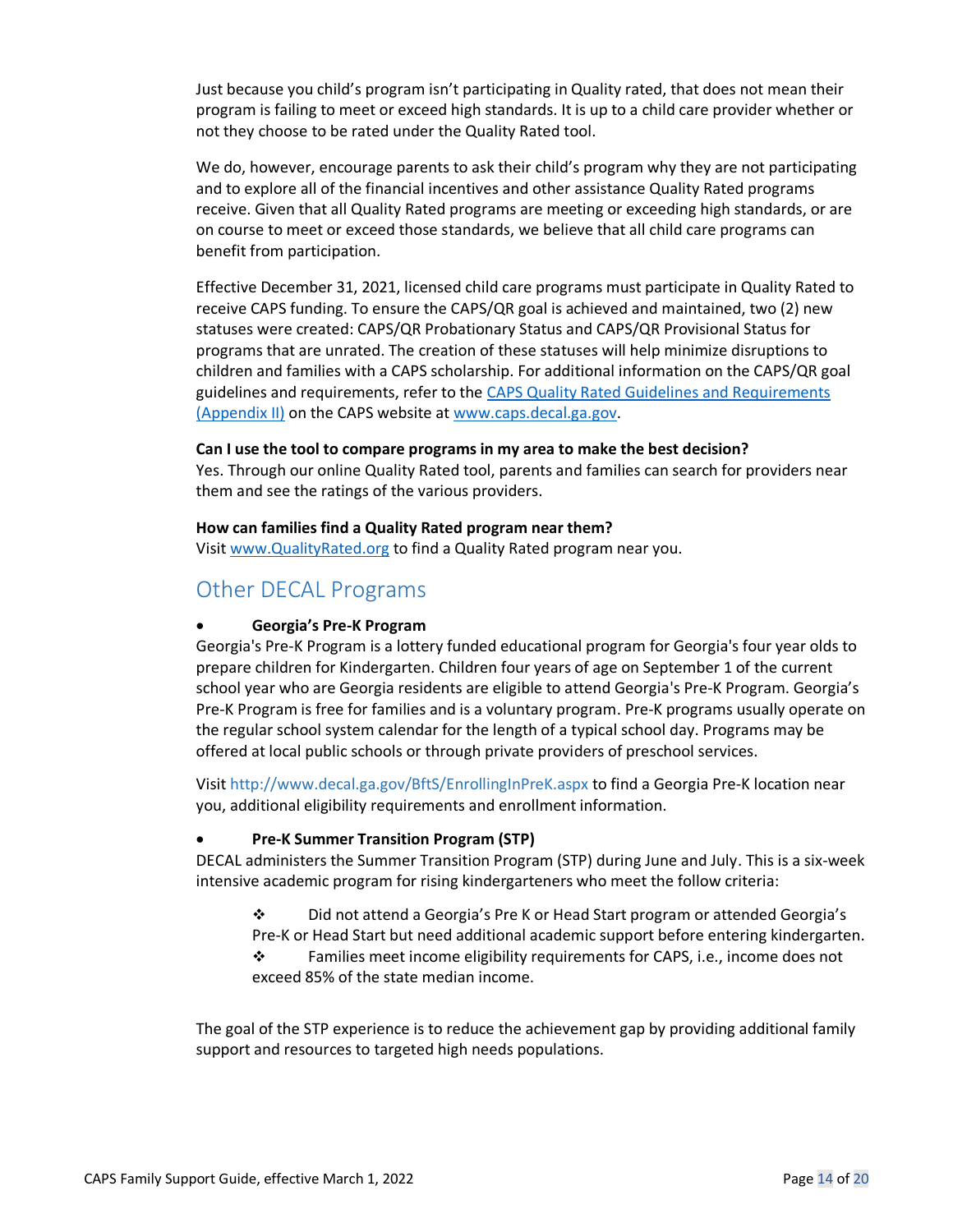## • **Early Head Start (EHS)/Head Start**

The triple mission of Early Head Start (EHS) is to promote healthy prenatal outcomes, enhance the development of infants and toddlers, and promote healthy family functioning.

The goal of Head Start is to foster healthy development in low-income children. Head Start is a federal program that promotes the school readiness of children from birth to age five from lowincome families by enhancing their cognitive, social, and emotional development. Head Start programs provide a learning environment that supports children's growth in many areas such as language, literacy, and social and emotional development. Head Start emphasizes the role of parents as their child's first and most important teacher. Program grantees and delegate agencies deliver a range of appropriate services in response to each child's and each family's heritage and experience, that encompass all aspects of a child's development and learning. For more information about Head Start and Early Head Start visit https://www.decal.ga.gov/HeadStart/.

## • **Inclusion Services**

Research supports that inclusion of children with disabilities in supportive early childhood settings benefits the child with disabilities, the other children in the classroom, families, and the community. For more information about Inclusion Services visit http://www.decal.ga.gov/InstructionalSupports/InclusionServices.aspx.

## • **Nutrition Services**

DECAL's Nutrition Services Division administers the Child and Adult Care Food Program (CACFP) and the Summer Food Service Program (SFSP) in Georgia. These federal nutrition programs funded by the United States Department of Agriculture (USDA) ensure that children and adults throughout Georgia have access to nutritious meals while they are in a day care setting and during the summer when school is not in session. These programs help alleviate hunger and malnutrition and address the negative effects that hunger and malnutrition have on an individual's health, educational development, and growth. The CACFP and the SFSP help

improve the overall nutritional status of many of Georgia's most vulnerable citizens. For more information about Nutrition Services, visit <https://www.decal.ga.gov/Nutrition/> .

## <span id="page-15-0"></span>Government Benefit Programs

The Department of Human Services administers several programs and provides resources to benefit families.

TANF – Temporary Assistance for Needy Families, commonly known as "welfare," is a monthly case assistance program for families with no or low income that meet eligibility requirements.

SNAP (Food Stamps) – The Supplemental Nutrition Assistance Program (SNAP) provides a monthly benefit to low-income households to help pay for the cost of food.

Medicaid – A medical assistance program that provides health care services to individuals that meet the requirements for income, resources and citizenship.

Child Support – Child Support Services is designed to help ensure the custodial parent receives financial support from the non-custodial parent. Through this process paternity can be established, and financial support services can be enforced.

For additional information on these programs, visit [www.dhs.georgia.gov/public-assistance.](http://www.dhs.georgia.gov/public-assistance)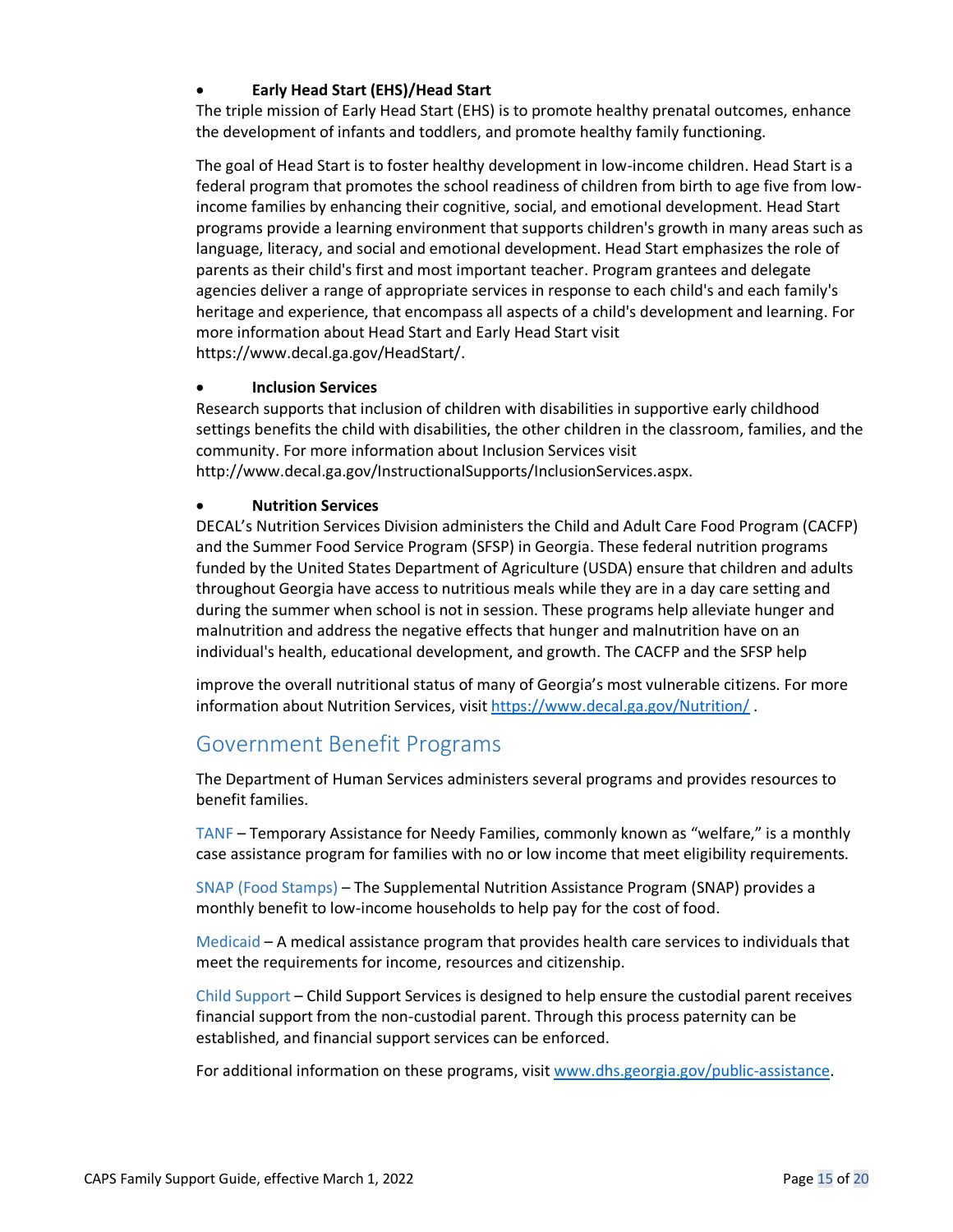## <span id="page-16-0"></span>Other Family Resources

Peach Care for Kids – Peach Care for Kids offers free or low-cost health insurance to uninsured, eligible children living in Georgia.

WIC (Women, Infant and Children) - WIC is a federally-funded program that provides the following to low-income pregnant, breastfeeding, and non-breastfeeding postpartum women, and infants and children up to age five who are determined to be at nutritional risk:

- Special checks/vouchers to buy healthy foods from WIC-authorized vendors milk, eggs, bread, cereal, juice, peanut butter, and much more;
- Information about nutrition and health to help families eat well and be healthy
- Support and information about breastfeeding
- Help in finding health care and other community services

Babies Can't Wait – Babies Can't Wait enhances the capacity of families to meet the special needs of their child to ensure that each young child with significant developmental delays achieves his or her maximum developmental potential.

Georgia Energy Assistance Program - The Georgia Energy Assistance Program (EAP), known nationally as the Low Income Home Energy Assistance Program (LIHEAP), is a federally-funded program that helps low-income households with their home energy bills. The Georgia EAP program may offer one or more of the following types of assistance: bill payment assistance, energy crisis assistance, and/or weatherization and energy-related home repairs.

Georgia School Breakfast and Lunch Program - The School Breakfast Program (SBP) provides cash assistance to states to operate nonprofit breakfast programs in schools and residential child care institutions. The U.S. Department of Agriculture's (USDA) Food and Nutrition service administers the SBP at the federal level. State education agencies administer the SBP at the state level, and local school food authorities operate the program in schools.

Georgia Special Milk Program - The Special Milk Program provides milk to children in schools and child care institutions that do not participate in other federal meal service programs. The program reimburses schools for the milk they serve.

For more details on the above and more Georgia government benefit programs, visit [www.benefits.gov.](http://www.benefits.gov/)

Military Child Care Assistance Programs - Members of the United States military may be eligible for Department of Defense child care fee assistance. Members of the Army, Air Force, Navy, and Marine Corps may receive help paying for off-base child care providers if they are unable to access on-base care. These military child care fee assistance programs are administered by Child Care Aware of America. Military families interested in learning more about the programs can visit the Child Care Aware of America website that includes details about eligibility, the application process, and program requirements.

All GA Kids is Georgia's source for parents looking for quality child care throughout Georgia that is managed by Quality Care for Children and funded by DECAL. Families can locate quality child care near them by visiting [www.allgakids.org](http://www.allgakids.org/) or calling 877-ALL-GA-KIDS (877-255-4254).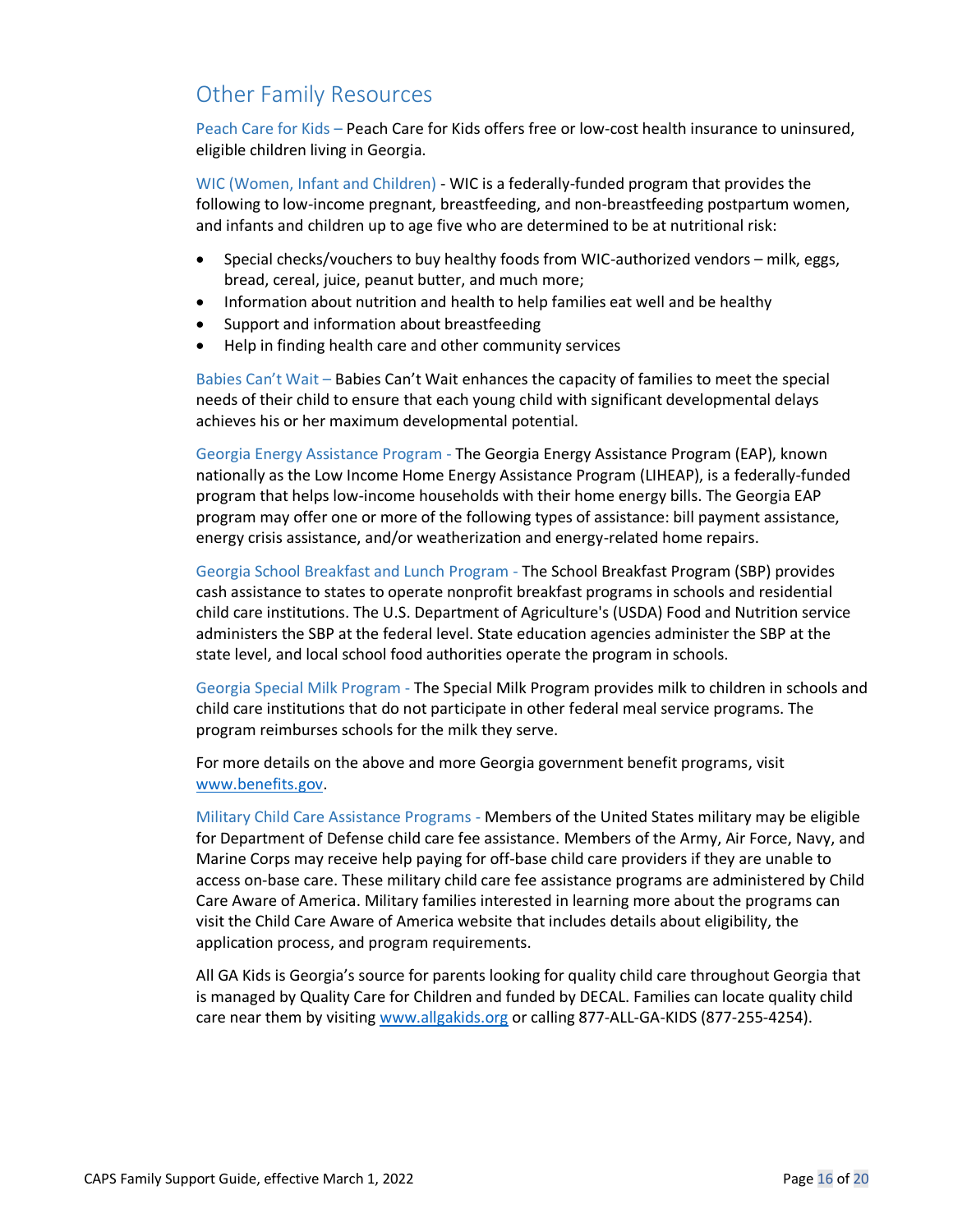## <span id="page-17-0"></span>CAPS Maximum Income Limits

The chart listed below provides the limits effective October 1, 2021, for income eligibility in the CAPS program.<sup>4</sup> The CAPS maximum income limit for initial entry is set at 50% of the current State Median Income (SMI). Once deemed eligible, a family may have an increase in their annual income as long as the income does not consistently exceed the federal limit (85% SMI). Any family whose income consistently exceeds this limit (85% SMI) will no longer be eligible for CAPS scholarships.

| This is the maximum income for<br>families to be considered as<br>part of the Very Low Income<br>priority group. |                                   | families to be considered<br>eligible for initial entry into the<br>CAPS program.<br><b>CAPS Maximum Income Limits</b>                                                                                                                                                                                                                                                                                                                                                                                                                                                                                                                                                                                                                                                                                                                                                                                                                                                                                     |                                  |                                                                   |                                            |  |
|------------------------------------------------------------------------------------------------------------------|-----------------------------------|------------------------------------------------------------------------------------------------------------------------------------------------------------------------------------------------------------------------------------------------------------------------------------------------------------------------------------------------------------------------------------------------------------------------------------------------------------------------------------------------------------------------------------------------------------------------------------------------------------------------------------------------------------------------------------------------------------------------------------------------------------------------------------------------------------------------------------------------------------------------------------------------------------------------------------------------------------------------------------------------------------|----------------------------------|-------------------------------------------------------------------|--------------------------------------------|--|
| Family size is the                                                                                               | <b>Family Unit</b><br><b>Size</b> | <b>Very Low Income</b><br>Priority Group <sup>1</sup>                                                                                                                                                                                                                                                                                                                                                                                                                                                                                                                                                                                                                                                                                                                                                                                                                                                                                                                                                      | Initial Eligibility <sup>2</sup> | <b>Ongoing Eligibility</b><br>and<br>Redetermination <sup>3</sup> | 85% SMI is<br>the federal<br>limit (as set |  |
| total number of<br>people that are<br>included in the                                                            | $\mathbf{1}$                      | \$20,385                                                                                                                                                                                                                                                                                                                                                                                                                                                                                                                                                                                                                                                                                                                                                                                                                                                                                                                                                                                                   | \$37,505                         | \$37,505                                                          | by the<br>Administrat<br>ion for           |  |
|                                                                                                                  | $\overline{c}$                    | \$27,465                                                                                                                                                                                                                                                                                                                                                                                                                                                                                                                                                                                                                                                                                                                                                                                                                                                                                                                                                                                                   | \$49,044                         | \$49,044                                                          |                                            |  |
|                                                                                                                  | 3                                 | \$34,545                                                                                                                                                                                                                                                                                                                                                                                                                                                                                                                                                                                                                                                                                                                                                                                                                                                                                                                                                                                                   | \$60,584                         | \$60,584                                                          |                                            |  |
| family.                                                                                                          | $\overline{\mathbf{4}}$           | \$41,625                                                                                                                                                                                                                                                                                                                                                                                                                                                                                                                                                                                                                                                                                                                                                                                                                                                                                                                                                                                                   | \$72,124                         | \$72,124                                                          | Children                                   |  |
|                                                                                                                  | 5                                 | \$48,705                                                                                                                                                                                                                                                                                                                                                                                                                                                                                                                                                                                                                                                                                                                                                                                                                                                                                                                                                                                                   | \$83,664                         | \$83,664                                                          | and                                        |  |
|                                                                                                                  | 6                                 | \$55,785                                                                                                                                                                                                                                                                                                                                                                                                                                                                                                                                                                                                                                                                                                                                                                                                                                                                                                                                                                                                   | \$95,203                         | \$95,203                                                          | Families)                                  |  |
|                                                                                                                  | $\overline{7}$                    | \$62,865                                                                                                                                                                                                                                                                                                                                                                                                                                                                                                                                                                                                                                                                                                                                                                                                                                                                                                                                                                                                   | \$97,367                         | \$97,367                                                          | for child                                  |  |
|                                                                                                                  | 8                                 | \$69,945                                                                                                                                                                                                                                                                                                                                                                                                                                                                                                                                                                                                                                                                                                                                                                                                                                                                                                                                                                                                   | \$99,531                         | \$99,531                                                          | care<br>eligibility.                       |  |
|                                                                                                                  | 9                                 | \$77,025                                                                                                                                                                                                                                                                                                                                                                                                                                                                                                                                                                                                                                                                                                                                                                                                                                                                                                                                                                                                   | \$101,694                        | \$101,694                                                         | Any income                                 |  |
|                                                                                                                  | 10                                | \$84,105                                                                                                                                                                                                                                                                                                                                                                                                                                                                                                                                                                                                                                                                                                                                                                                                                                                                                                                                                                                                   | \$103,858                        | \$103,858                                                         | above 85%                                  |  |
|                                                                                                                  | 11                                | \$91,185                                                                                                                                                                                                                                                                                                                                                                                                                                                                                                                                                                                                                                                                                                                                                                                                                                                                                                                                                                                                   | \$106,022                        | \$106,022                                                         | <b>SMI must</b>                            |  |
|                                                                                                                  | 12                                | \$98,265                                                                                                                                                                                                                                                                                                                                                                                                                                                                                                                                                                                                                                                                                                                                                                                                                                                                                                                                                                                                   | \$108,186                        | \$108,186                                                         | be reported                                |  |
|                                                                                                                  |                                   | <sup>1</sup> Effective July 1, 2019, the threshold for families in the very low-income priority group is 50% of the<br>federal poverty guidelines, as updated periodically in the Federal Register by the U.S. Department of<br>Health and Human Services. Effective November 1, 2021, this threshold is set at 150% of the federal<br>poverty quidelines due to funding from the ARP Act and is time limited. The federal poverty quidelines<br>in this chart are effective for CAPS as of March 1, 2022. This threshold is established by CAPS and is<br>subject to change. <sup>2</sup> The threshold for initial eligibility is 50% of the state median income (SMI). SMI is<br>updated by the federal government before the beginning of each federal fiscal year (October 1). The<br>SMI data in this chart are effective October 1, 2021. Effective November 1, 2021, this threshold is set<br>at 85% of the SMI due to funding from the ARP Act and is time limited. This threshold is established |                                  |                                                                   | to the CAPS<br>program.                    |  |

by CAPS and is subject to change.<sup>3</sup>The threshold for ongoing eligibility is 85% of the state median income (SMI). SMI is updated by the federal government before the beginning of each federal fiscal year (October 1). The SMI data in this chart are effective October 1, 2021. This threshold is established by CAPS within federal guidelines and is subject to change.

## <span id="page-17-1"></span>Family (Parent) Rights and Responsibilities:

• The parent has the right to apply for child care assistance, withdraw the application, request termination of assistance, or reapply for assistance at any time.

This is the maximum income for

<sup>&</sup>lt;sup>4</sup> Families must meet income and other requirements as outlined in CAPS policy. Income, other eligibility factors, and reporting requirements can be found in the CAPS policy manual at www.CAPS.DECAL.ga.gov.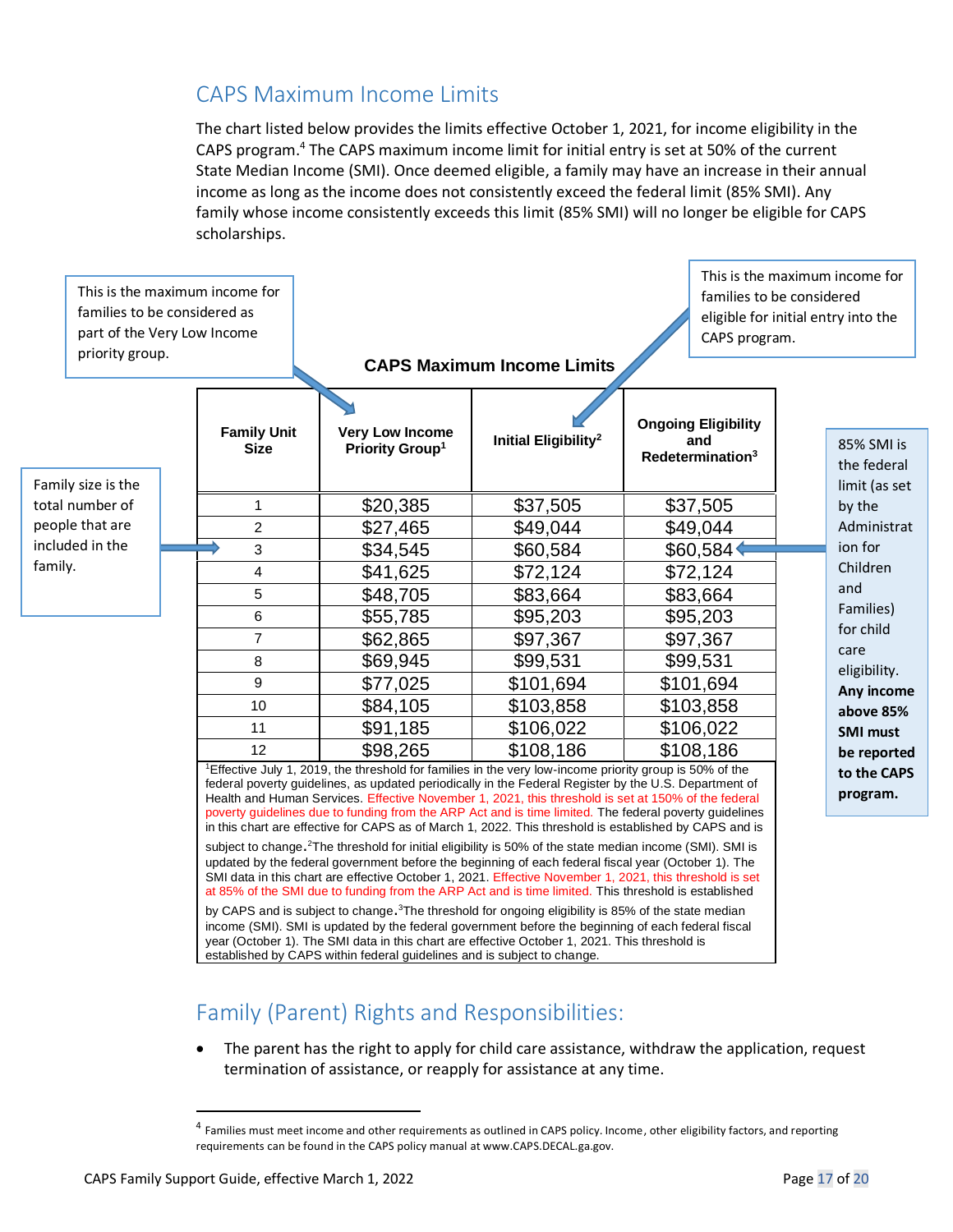- The parent is authorized to receive child care services as long as funds are available, and the parent remains eligible and has complied with all CAPS program requirements.
- The parent has the right to choose any eligible child care provider within the limits prescribed i[n CAPS Participating Provider Policy \(CAPS/00-11\)](https://caps.decal.ga.gov/assets/downloads/CAPS/11-CAPS_Policy-Participating%20Providers.pdf) and [CAPS Provider Rights and](https://caps.decal.ga.gov/assets/downloads/CAPS/12-CAPS_Policy-Child%20Care%20Provider%20Rights%20&%20Responsibilities.pdf)  [Responsibilities Policy \(CAPS/00-12\).](https://caps.decal.ga.gov/assets/downloads/CAPS/12-CAPS_Policy-Child%20Care%20Provider%20Rights%20&%20Responsibilities.pdf)
- The parent has the right to enroll their school age child in any educational program of their choosing. However, CAPS may only reimburse a provider for before and after school care for school age children attending a public or private school while school is in session.
- The parent has the right to make decisions about the choice of child care provider that suits the needs of his/her family, as long as the provider is approved by DECAL and meets the requirements of the CAPS program.
- Parents who state that they or their children have been victims of domestic violence or who state that they are at risk of further domestic violence will be informed of the available community services that assist victims of domestic violence and how to voluntarily and confidentially access such services.
- The parent has the right to have access to his/her child during all times the child is in child care.
- Information that is provided by the parent and placed in a database used by the CAPS program will remain confidential in accordance with any applicable state or federal regulations.
- The parent has the right to see his or her case file unless this is prohibited by state or federal laws or regulations.
- The parent has the right to request a grievance mediation and/or file an appeal when the department imposes an adverse action that is appealable, such as a denial and/or termination of CAPS services and the parent does not agree with the action taken by the department. For additional information appeal or grievance requests, please visit CAPS policy at www.caps.decal.ga.gov
- Parents who speak Spanish have the right to request and receive forms and notices in Spanish and request CAPS to provide an interpreter when contacting the CAPS program. Other non-English speaking individuals or persons with limited English proficiency shall have the right to request an interpreter provided by the CAPS program. These services can be requested by contacting the CAPS program at CAPS.support@decal.ga.gov.
- Parents with vision or hearing impairments have the right to request auxiliary aids or other accommodations. These services can be requested by contacting the CAPS program at [CAPS.support@decal.ga.gov.](mailto:CAPS.support@decal.ga.gov)
- The parent has the right to be treated fairly without regard to race, color, religion, sex or sexual orientation, marital status, national origin, ancestry, age, political beliefs, or disability.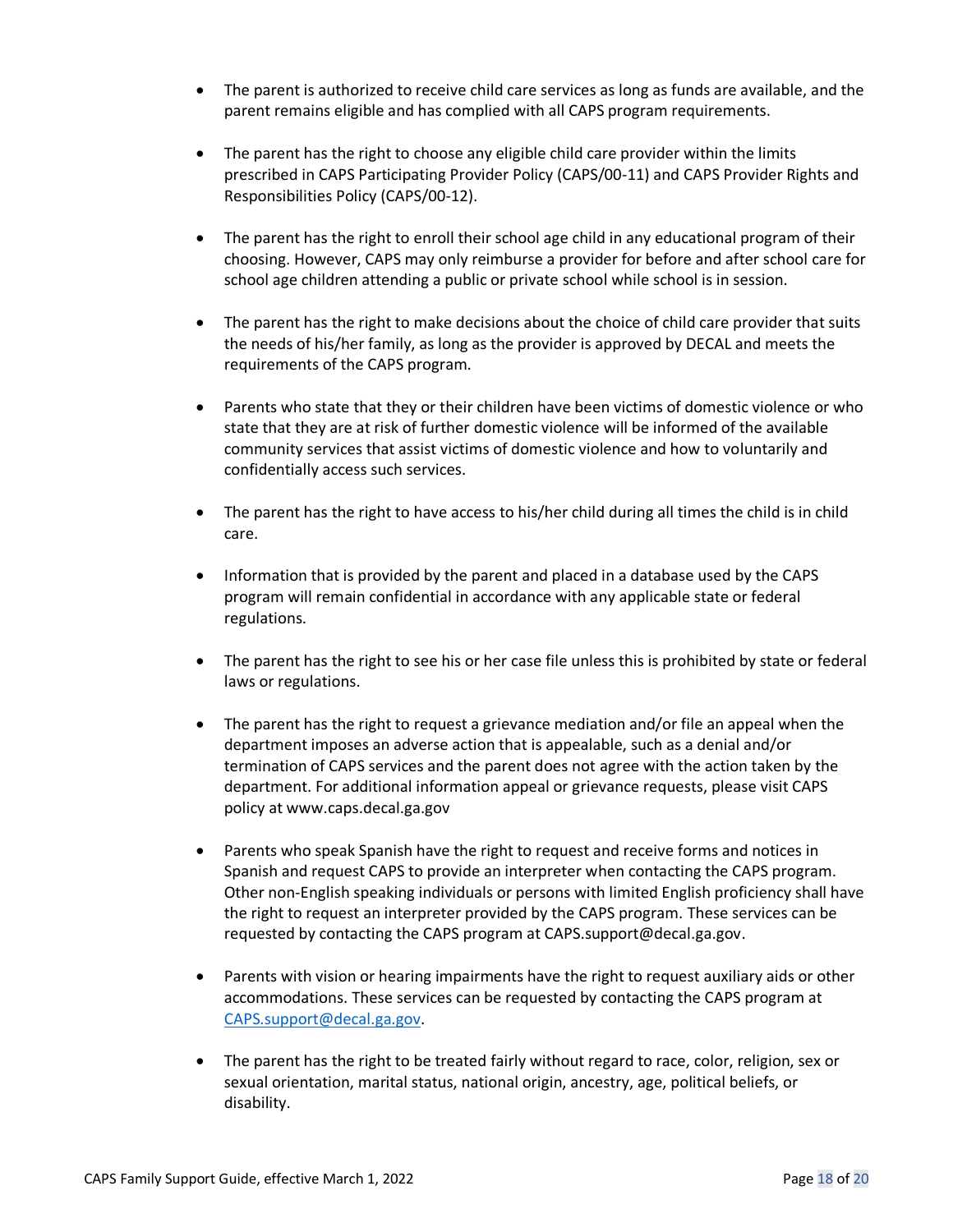- The parent has the right to appeal to the U.S. Department of Health and Human Services Office for Civil Rights (HHS OCR) if they feel DECAL or the CAPS program staff have violated their civil rights.
- The parent has the right to request suspension or termination of services.
- The parent is responsible for providing true and accurate information to the CAPS program.
- The parent is responsible for supplying all requested forms, information, and verification needed to determine eligibility and amount of benefits. If all information cannot be submitted within the thirty (30) calendar days' time frame for application processing, this may result in the inability to determine eligibility and the application being denied.
- The parent must permit DECAL to verify all information/statements on the application and during the interview.
- The parent must cooperate in taking any actions necessary to establish eligibility. The parent must cooperate with any CAPS, Audits and Compliance, and Office of Inspector General (OIG) fraud investigation by completing any required forms, responding to scheduled interview appointments, and by making requested records or information available. Parents who do not cooperate may be determined to be ineligible for CAPS services until they cooperate.
- The parent is responsible for reporting any changes in his or her circumstances to the CAPS program within ten (10) calendar days of becoming aware of the change. Some changes, while not required to be reported, may result in an increased benefit to the family.
	- $\circ$  The following list of changes may (but is not required to) be reported to the CAPS program:
		- Change in family income at or below 85% of the current State Median Income (SMI)
		- Child birth, adoption, or addition of a new child
		- Marriage
		- Change in required activity that is temporary and the activity may resume
	- $\circ$  The following is a list of changes that the parent is required to report within ten calendar days of the change:
		- Change in family income where the income exceeds 85% SMI for four (4) or more consecutive weeks
		- Change in activity that is not temporary (e.g., loss of employment, graduation from school or training activity)
		- Request for change in child care provider
		- Any change in child care arrangements (including child care provider's location, the relationship of the provider and the child, cost, or need for care).
		- Change in state of residence
		- Updated contact information (address, phone number, or email address) to allow ongoing communication
		- Child is no longer enrolled in child care or moves out of the home.